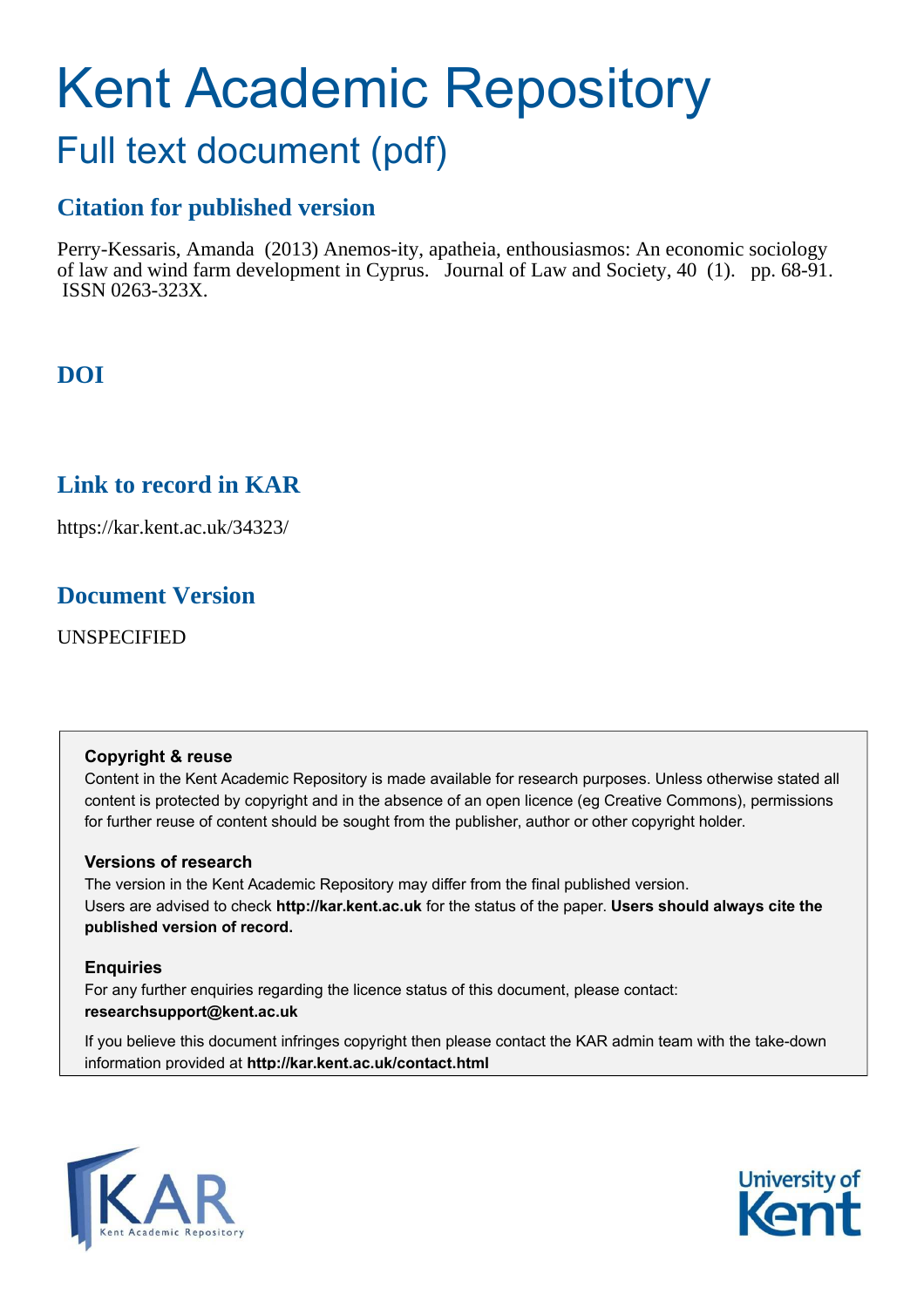## *Anemos-*ity, *apatheia*, *enthousiasmos*: An economic sociology of law and wind farm development in Cyprus

#### AMANDA PERRY-KESSARIS

#### ABSTRACT

This piece sketches 'an' economic sociology of law: one possible approach, in relation to one case study of wind farm development in Cyprus. Carbon emissions are a global threat to which wind farms may offer something of a solution. But wind farms can also pose local threats. So they tend to produce conflicts on different levels of social life: action, interaction, regime and rationality. As such they are ill-suited to exploration through law or economics, and ideally suited to exploration through economic sociology of law. The approach set out in this paper enables social life of all levels, intensities and types (including the economic) to be placed on the same analytical page. What emerges is a most human story of animosity, enthusiasm and apathy in which law acts variously as means, obstacle and irrelevance.

#### PRELUDE

Leave the Nicosia – Larnaca highway at the Kalo Chorio roundabout. Skirt the rolling hills crowned with unhurried blades. Proceed on crunching foot up the steepening slope, past the olive tree-shaded foxhole and the cobbled together fence. Scramble up the bright white, gravely path, dotted with scented crawlers, thistles and grasses dancing in the quickening breeze. Allow the inductive, robotic hum to draw you in. Detach, turn around and drink in the view. Descend in turmoil: animosity, enthusiasm, apathy?

 $\overline{a}$ 

SOAS, University of London, Thornhaugh Street, Russell Square, London WC1H 0XG a.perry-kessaris@soas.ac.uk

Thanks to Diamond Ashiagbor, Sabine Frerichs, Terry Halliday, Prabha Kotiswaran, Martin Krygier and Joanne Scott for insightful comments; and to Helen Perry for taking me here, there and everywhere.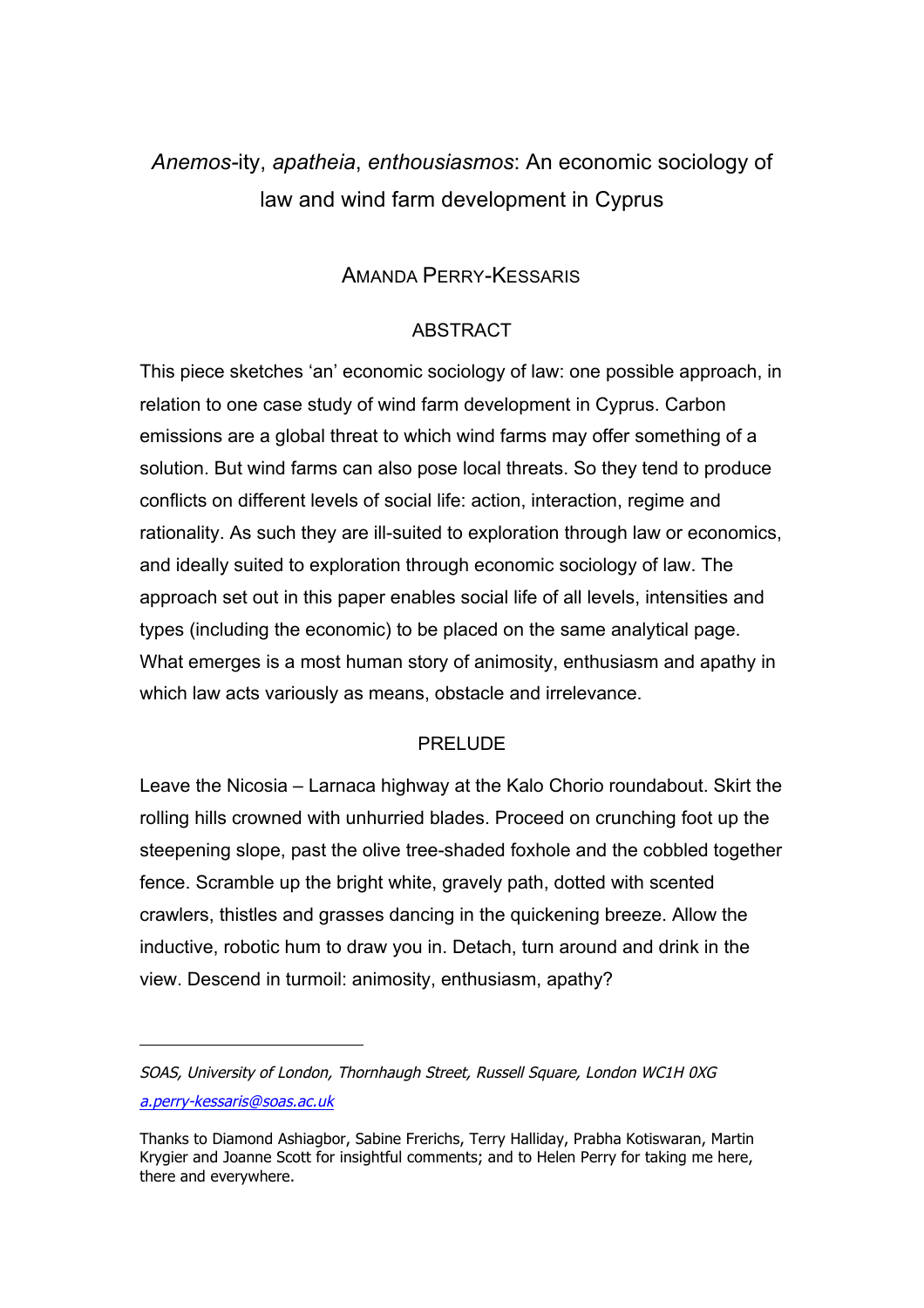#### AN ECONOMIC SOCIOLOGY OF LAW

The title of this piece promises 'an' economic sociology of law--it sketches but one possible approach, and showcases it in relation to a single case study: wind farm development in Cyprus.<sup>1</sup> 'At first sight the environmental benefits of generating energy from wind farms would seem to be overwhelming.<sup>'2</sup> Carbon emissions are a global threat--economic, emotional and environmental, to which wind farms may offer something of a solution. But wind farms can also pose local threats—economic, emotional and environmental. So they tend to produce conflicts on 'different scales' of social life. $3$  As such they are ill-suited to exploration through law or economics, and ideally suited to exploration through economic sociology of law.

A legal approach entails the 'rationalisation of and speculation on the rules, principles, concepts and legal values considered to be explicitly or implicitly present in legal doctrine.<sup>4</sup> From this perspective, 'law comes first and is the substantive focus. There is no need to look any further.'<sup>5</sup> An economic approach might be said to be similarly constrained, entailing 'rationalisations' and 'speculations' regarding rules, principles, concepts and economic values thought to be present in human nature, and their impact on production, consumption and distribution.

By contrast, and in keeping with its sociological roots, an economic sociology of law is outward looking. It conceptualises both the 'legal' and the 'economic' as social phenomena occurring on all, interconnected, levels of social life:

 $\frac{1}{1}$  Interviews and site visits were conducted in Cyprus in April 2012. Interviews are referred to by code, or not at all, to protect identity. Areas under Turkish occupation are not covered.

<sup>2</sup> S. Jackson 'Wind Power: The legal and Environmental Issues' (2005) ELFline at 4.

<sup>3</sup> J. Holder and M. Lee Environmental Protection, Law and Policy (2007 2<sup>nd</sup> ed) at 698.

<sup>4</sup> R. Cotterrell The Sociology of Law: An introduction (1992 2<sup>nd</sup> ed.) at 3.

<sup>5</sup> A. Perry-Kessaris 'What does it mean to take a socio-legal approach to international economic law?' in Socio-Legal Approaches to International Economic Law: Text, context, subtext. (2012) at 4.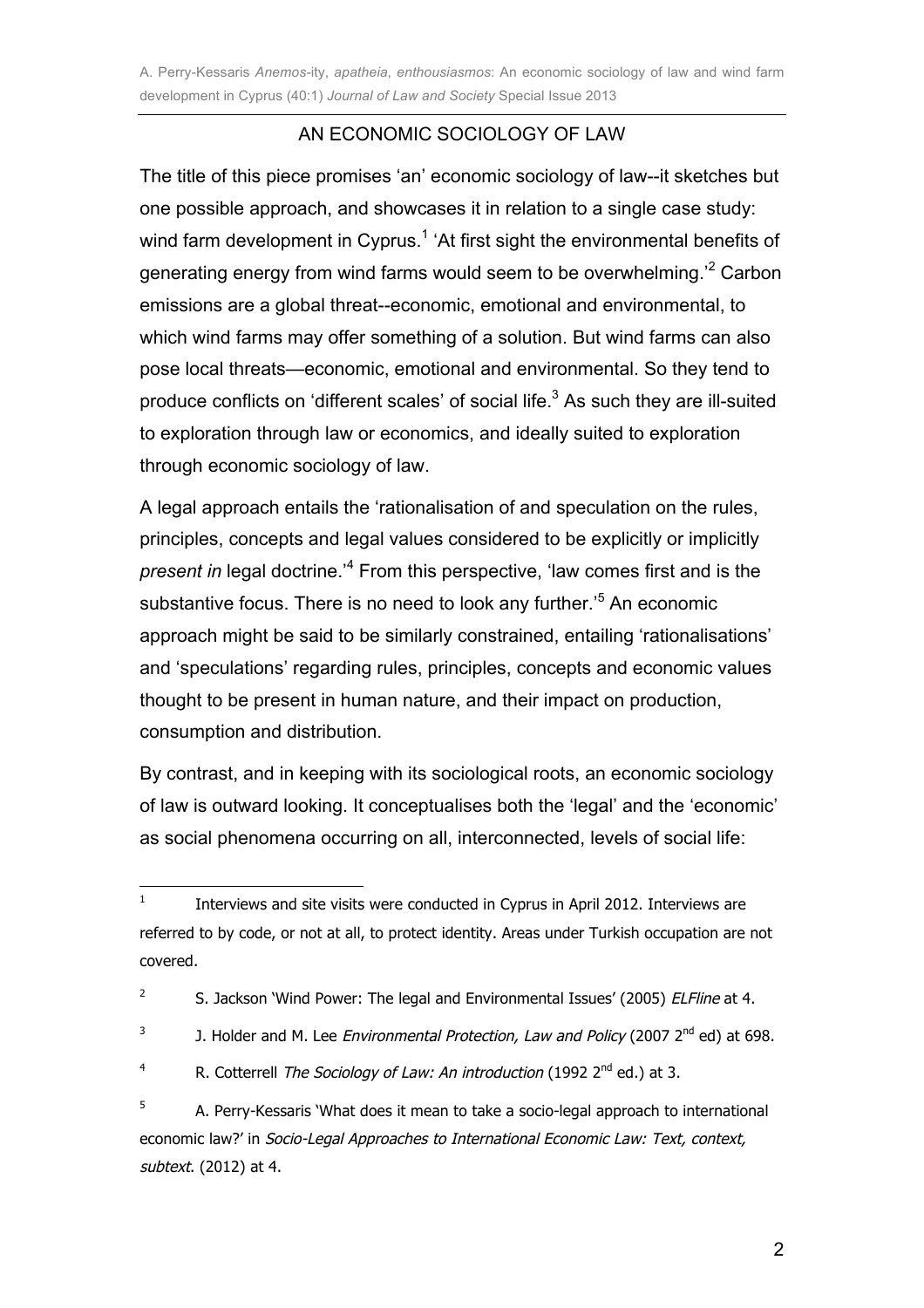'individual actors and their *actions*', '*interactions* between actors'; 'the institutions of social *regimes*' into which interactions 'aggregate'; and the '*rationalities*' that 'underlie and direct social regimes'.<sup>6</sup> These levels are analytically liberating because they elide boundaries imposed within the disciplines of economics (such as state, firm, household) and law (such as private or public, local or international), allowing us more effectively to capture messy reality. They are presented together, in stylised form, in Figure 1.



Figure 1: Actions, interactions, regimes and rationalities<sup>7</sup>

© Amanda Perry-Kessaris. Designer Sarah Schrauwen.

Social actions centre on widely divergent values and interests. This observation is illustrated in Figure 1 by reference to the human body using the Weberian typology of affective (heart), belief (head), traditional (foot) and

<sup>—&</sup>lt;br>6 S. Frerichs, 'Re-embedding neo-liberal constitutionalism: a Polanyian case for the economic sociology of law' in C. Joerges and J. Falke (eds.) Karl Polanyi, Globalisation and the Potential of Law in Transnational Markets (2011) at 68. Emphasis added. See also A. Perry-Kessaris 'Reading the story of law and embeddedness through a community lens: a Polanyi-meets-Cotterrell economic sociology of law?' (2011) 62(4) Northern Ireland Legal Quarterly 401 at 402.

<sup>7</sup> The diagram does not allude to the possibilities that parties perceive their relationship differently; or that interactions might be affected by no, or multiple, regimes.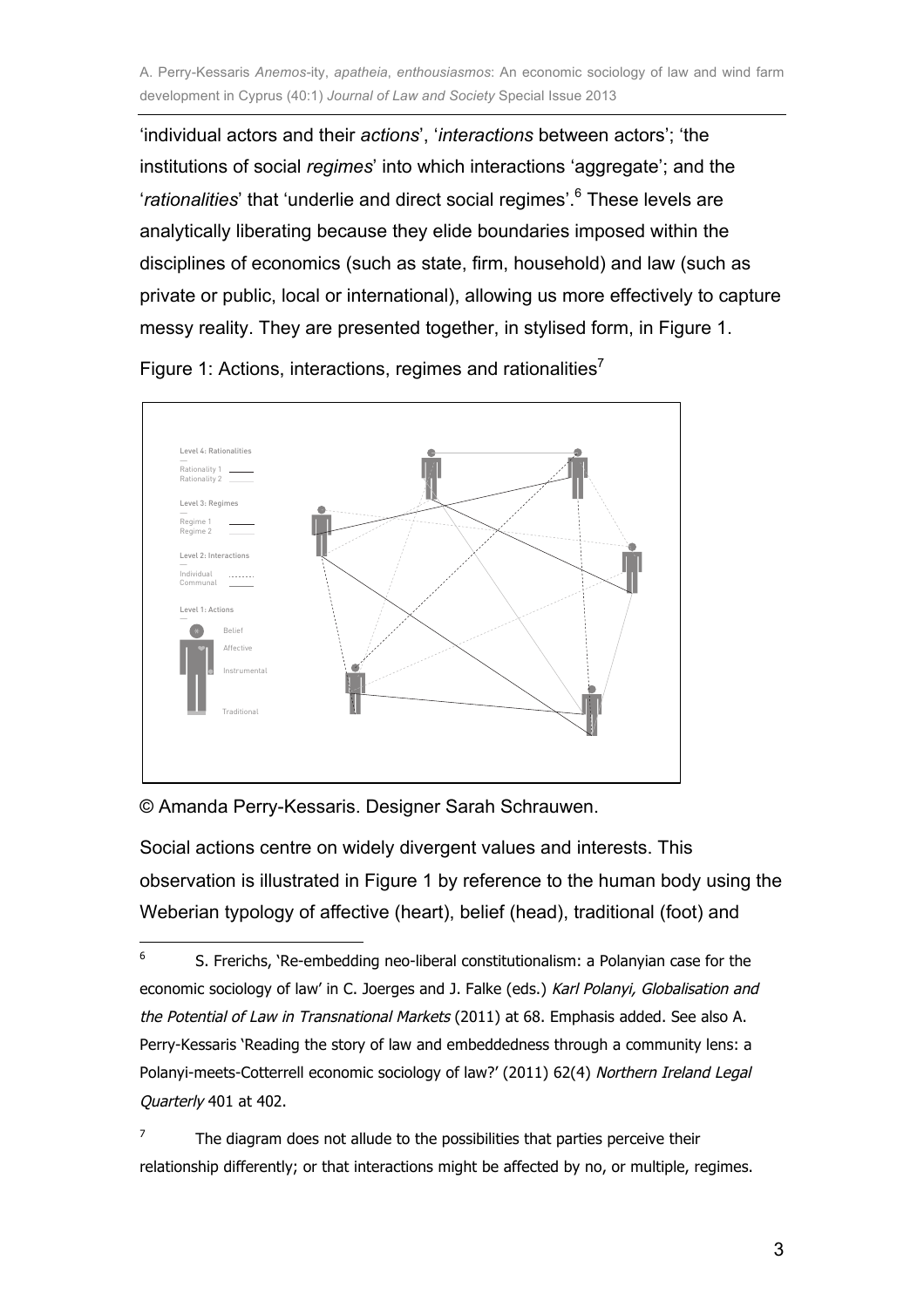instrumental (hand). Most importantly for economic sociology of law, this image reminds us that economic activities (production, distribution and consumption) are just one sub-type of instrumental social action, intimately interconnected, through multi-layered and multi-tasking human beings, with other forms of social action (instrumental and otherwise).<sup>8</sup>

Social interactions cover the full range of Weberian actions, and can be conceptualised as occurring at different intensities. This observation is captured in the lines that connect the actors in Figure 1. Broken lines indicate individualistic, superficial, impersonal interactions; solid lines indicate deep, stable and trusting relationships that Roger Cotterrell has termed 'communal networks'.<sup>9</sup> The dominant motivation, or underlying values and interests, of the interaction is suggested by the section of the body to which the line connects.

Laws and other regimes are of sociological interest because they are part created, used, abused, avoided and destroyed in the course—of social life. So they appear in Figure 1 as part of social interactions: in the colouring of the lines that connect actors (black for Regime 1, grey for Regime 2). Law can trigger, facilitate or hinder all kinds of action and interaction, from individualistic to communal networks, in particular by supporting (or not) mutual inter-personal trust. It does this by expressing (or not) and coordinating between (or not) the often competing values and interests that are central to different social actions and interactions; and by facilitating and

 $\frac{1}{8}$  As Fred Block, citing Viviana Zelizer's notion of 'relational work' notes, people have 'the capacity … to build and maintain powerful affective and reciprocal relations with each other even when commercial relationships and the rhetoric of self-interest are dominant.' F. Block in this volume citing V. Zelizer, The Purchase of Intimacy (2006).

<sup>9</sup> R. Cotterrell Law, Culture and Society: Legal ideas in the mirror of social theory, Aldershot: Ashgate (2006) pp. 162-3 and in this volume. See also G. Walker 'The role for "community" in carbon governance' (2011) 2 Wiley Interdisciplinary Reviews: Climate Change 777.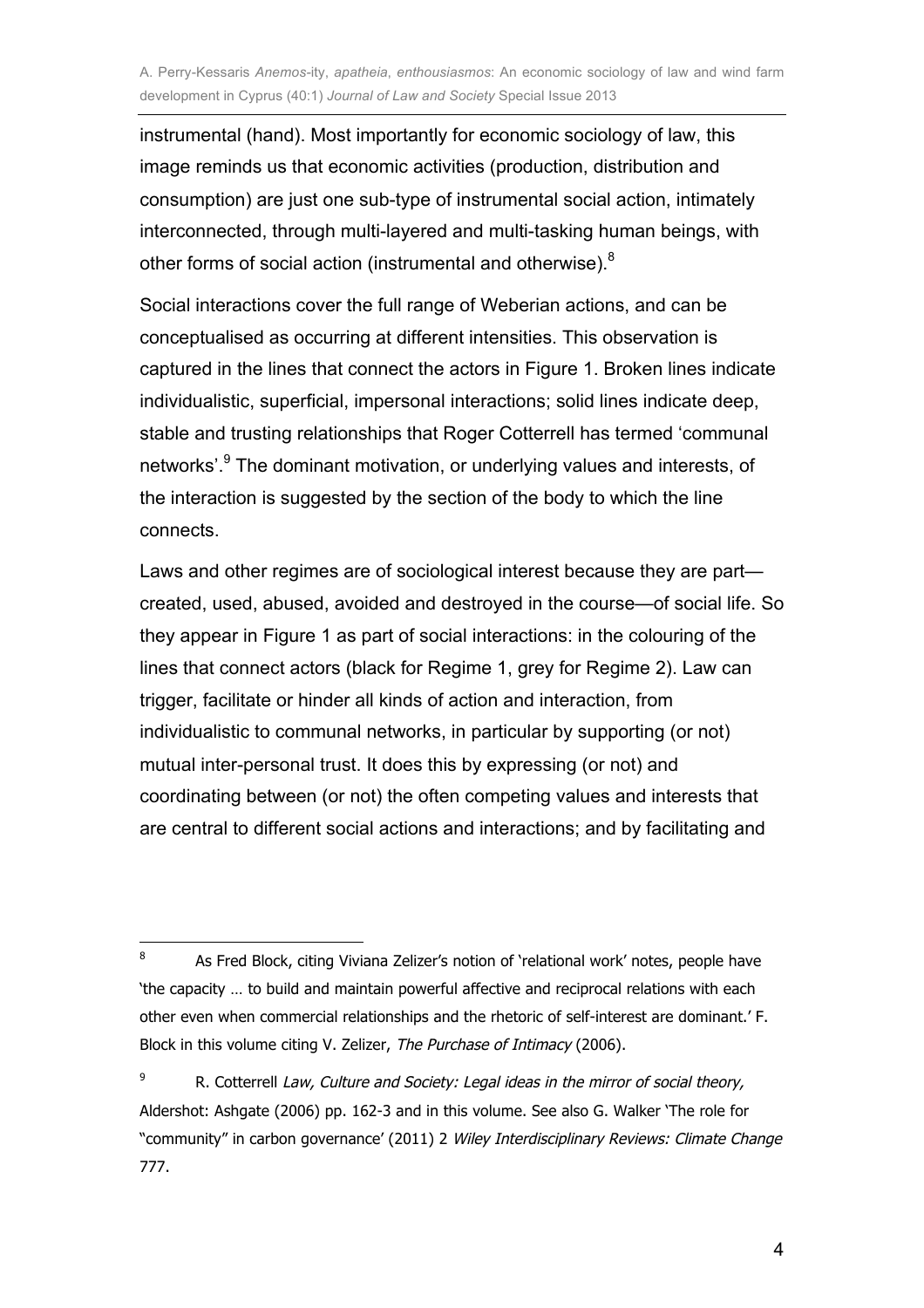encouraging (or not) participation in social life. It is also possible for law to undermine such networks.<sup>10</sup>

Rationalities or 'shared ways of apprehending the world'<sup>11</sup> are of socio-legal interest to the extent that they influence and are influenced by socio-legal phenomena such as the creation, use, abuse, avoidance and destruction of laws. So they appear in Figure 1 as an overlay on regimes—black for Rationality 1 which is associated with Regime 1, grey for Rationality 2 which is associated with Regime 2.<sup>12</sup>

What are the implications the unique capacity of economic sociology of law to integrate multiple social levels and perspectives in this way? The following sections set out in turn some of the econo-socio-legal phenomena that become visible when actors, rationalities and regimes, and interactions surrounding Cypriot wind farm development are placed on the same page. For the purposes of the present confined space special attention is paid to interplays between those levels of social life. What emerges is a most human story of animosity, enthusiasm and apathy in which law acts variously as means, obstacle and irrelevance.

#### ACTORS

This paper focuses on four sets of actors: developers, government actors, project-affected residents and civil society actors. All of these actors engage in instrumental interactions—resisting, assisting or acceding to the development of wind farms. But, as Figure 2 intimates, they are also likely to be acting on a combination of other motivations, centred on divergent values and interests. A developer might wonder: Will I maximise the return on my investment if I locate my wind turbine here? For the resident the questions

 $\frac{1}{10}$ See A. Perry-Kessaris Global Business, Local Law: The Indian Legal System as a communal resource in foreign investment relations (2008).

<sup>11</sup> J. A. Dryzek The Politics of the Earth: Environmental discourses (2005) at p. 9 and Part 3

<sup>12</sup> For complications arising when rationalities shift see Perry-Kessaris (2011) op. cit. n. 6.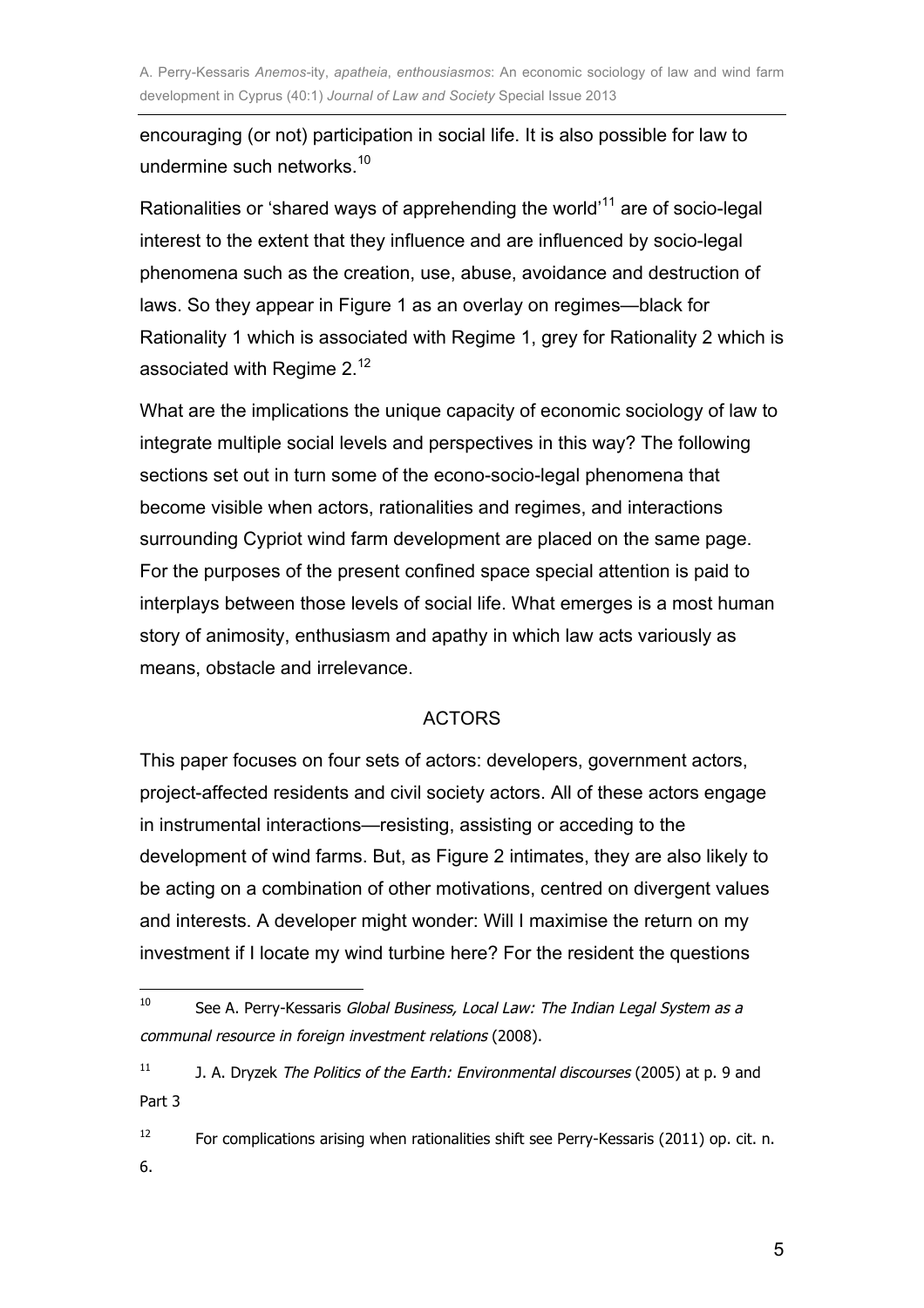could be: Will the market value of my (or our) land fall (instrumental); and will my (or our) beloved view be ruined (affective)? A civil society actor might ask: Am I (or we) ethically bound to encourage residents to accept the turbine in order to protect others from the effects of climate change (belief). A government actor might ponder the cultural implications of a wind farm towering over an 18<sup>th</sup> Century mosque, built on the 649 burial site of the aunt of the Prophet Muhammed (traditional).



Figure 2: Hala Sultan Tekke and the Alexigros wind farm

© Amanda Perry-Kessaris. Photographer Nicos Kessaris.

Of these actors in Cyprus only project-affected residents can be said to be engaged in stable, trusting 'communal' networks. Relations between developers, government actors and civil society actors are characterised by instability and distrust.

The Government of Cyprus is, as one interviewee put it, akin to a small business: its executives are constrained by impossible demands for multitasking and by the ego-bloating concentration of responsibilities. Most regulatory decisions on wind farms are taken by central government bodies, in particular the Ministry of Agriculture, Natural Resources and Environment (MARE) and the Ministry of the Interior in the construction licensing phase; the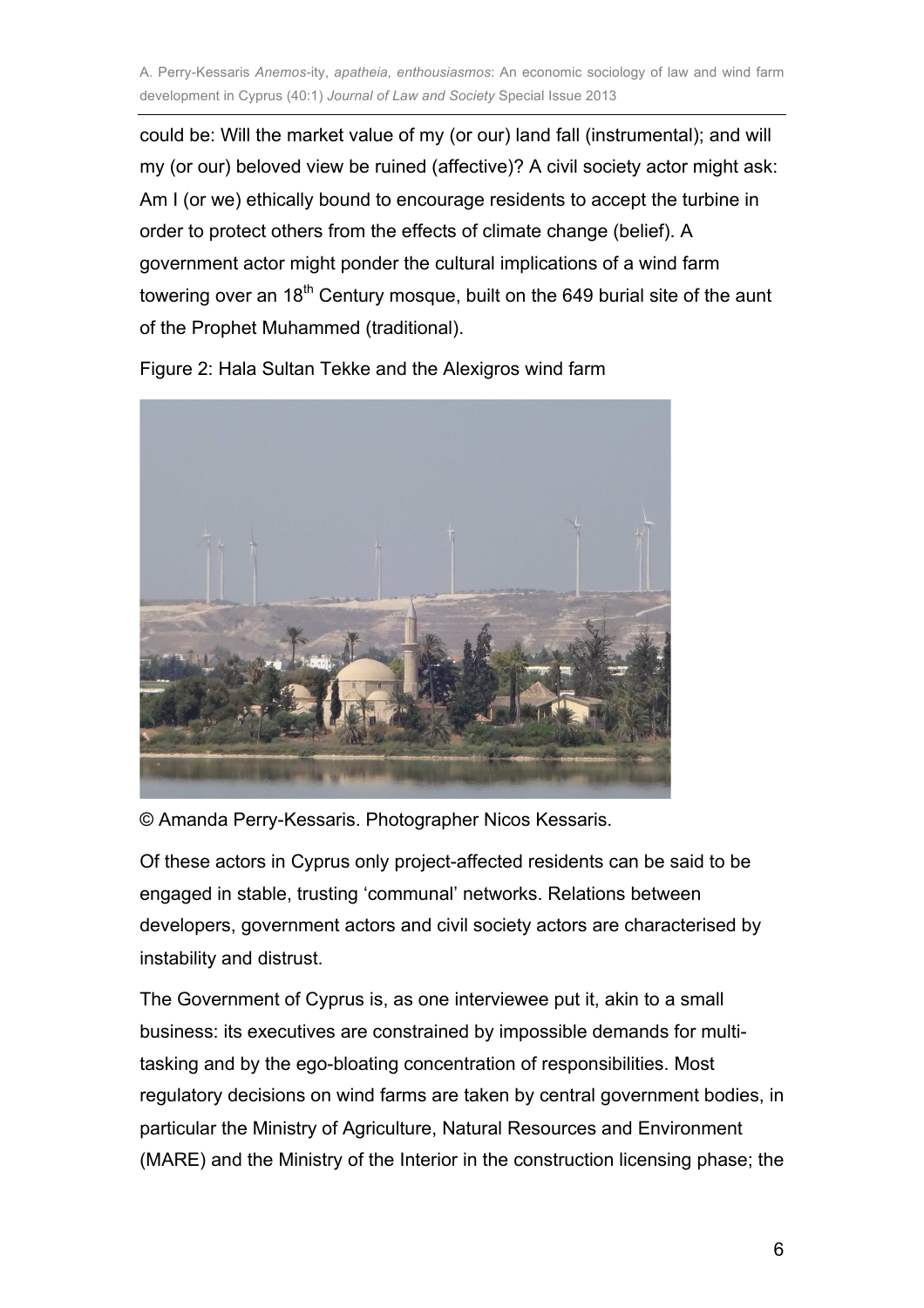Cyprus Energy Regulatory Authority (CERA/*PAEK*) and the Transmission System Operator (TSO) in the production licensing and subsidy phase;<sup>13</sup> and the Ministry of Commerce, Industry and Tourism (MCIT) for energy strategy. Relations within and between different levels and branches of government are often fractious: 'It is a mess, it's a mess …There are a lot of voices.' <sup>14</sup> Local governance falls into two categories: 23 Municipalities, including the major towns; and 355 Community Councils.<sup>15</sup> Their input into wind farm development is constrained primarily to planning issues arising during the construction licensing phase.<sup>16</sup> Lines of communication between the local and central government are notoriously bad.<sup>17</sup>

The wind farm developers of Cyprus are a motley crew. For some their wind farm is simply the latest in several decades of experiences in large-scale infrastructure development. For others it is a first foray beyond a career in retail or finance. Between 2003 and mid-2012 CERA received 51 applications for a license to construct wind farms and granted 35, of which 23 remain live.<sup>18</sup> Developers were left to identify sites with the necessary amount of

17 Interviews T23C and A27C.

18 Email communication with CERA Energy Officer 12.07.12.

 $\frac{1}{13}$  Established under Law 122 (1) /2003 on Regulating the Electricity Market, implementing Directive 2003/54/EC on common rules for the internal EU electricity market.

<sup>14</sup> Interview F23Y. For example, the MARE refused to take part in an energy policy review initiated the MCIT: TUV Rheinland Immissionsschutz und Energiesysteme GmbH and BGP Engineers B.V. (hereinafter TUV and BGP) Inception Report Provision of services for the preparation of a government strategy and action plan for exploiting the opportunities offered by the Clean Development Mechanism (CDM) and European Emissions Trading Scheme (or others) for the periods 2008-2012 and 2013-2020 (2009) p. 11. In another case the Games Department objected that a wind farm application would interfere with bird flight—in fact they 'didn't want [the area] to be withdrawn from their territories': Interview K26C.

<sup>15</sup> See Union of Cyprus Municipalities http://www.ucm.org.cy and Union of Cyprus Communities <http://www.ekk.org.cy>

<sup>16</sup> Governed by the Town and Country Planning Act of 1972, Law No. 90/72 as well as Local Plans and Area Schemes.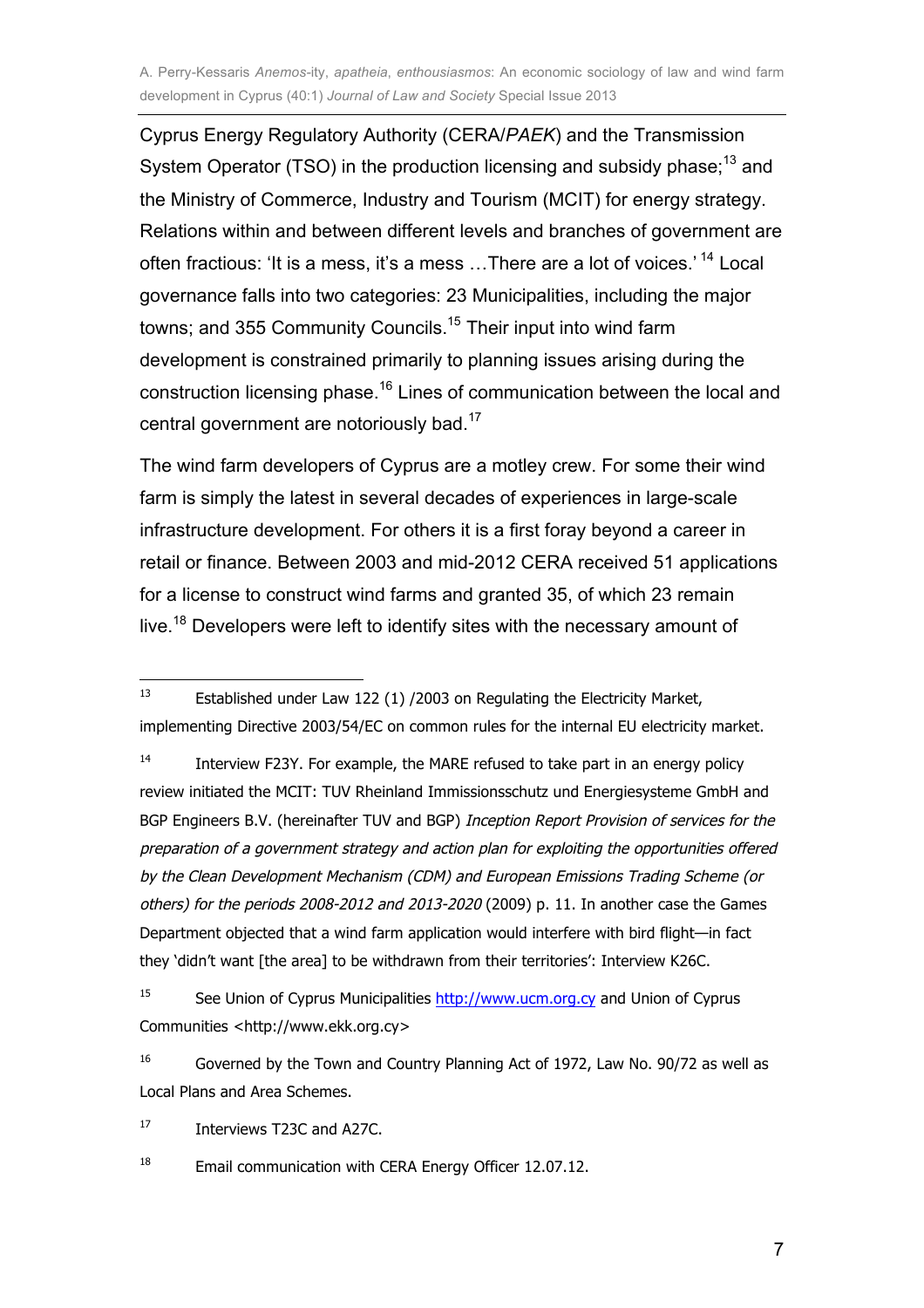wind, obtain permits related to construction (including planning, environmental and a long list of others) and operation (from CERA and the CEA), all in time for the, narrowly advertised and brief, opening of the application window for the Renewable Energy Sources (RES) Fund (should they wish to apply for it) described below.<sup>19</sup> One developer reported in an interview that 'If you ask me whether I would have done it again, no, never, no way. [You keep going because] you're so much into it that you lost so much time and so much money you think well…and then at the end you feel like a fool.' Another said 'I didn't know where I was going and whether I would succeed in the end or, you know, or I would get to the end of it...I felt I was just throwing money away.' In the beginning, the developers formed a 'very tight' and 'very vocal' Cyprus Wind Energy Association.<sup>20</sup> 'We all had the same interest' and there was a degree of 'solidarity'. Today 'everybody is pursuing his own interests.' And when 'some people choose the easy way…without care of environmental … or other issues... it is damaging for the rest.<sup>21</sup>

Cypriot civil society is 'very young and very unprofessional', but 'getting stronger and more professional'.<sup>22</sup> The term civil society has 'only recently' come to be used by media and politicians in Cyprus, and then often inaccurately—for example, to refer to the general electorate. Volunteer service-provision and labour association has a long history, but 'advocacy, dialogue and human rights groups' are few, 'nascent' and generally 'poor' at 'influencing' and enforcing public policy. The camaraderie and independence of civil society are threatened by their reliance on EU/US/Government of Cyprus patronage. Most civil society actors in Cyprus choose to conduct their advocacy activities through 'clientelistic' relations with political parties.<sup>23</sup> This

23 M. Vasilara and G. Piaton 'The Role of Civil Society in Cyprus' (2007) 19:2 Cyprus Review 107 at 108, 112 and 116-7. A 2005 survey revealed 44 organisations covering environmental matters on the (un-occupied section of the) island: Bicommunal Development

<sup>—&</sup>lt;br>19 TUV and BGP op. cit. n. 13 p. 60. Interviews K23M and T23C.

<sup>20</sup> Interview T23C.

<sup>21</sup> Interviews K26C and F23Y.

<sup>22</sup> Interview D26J.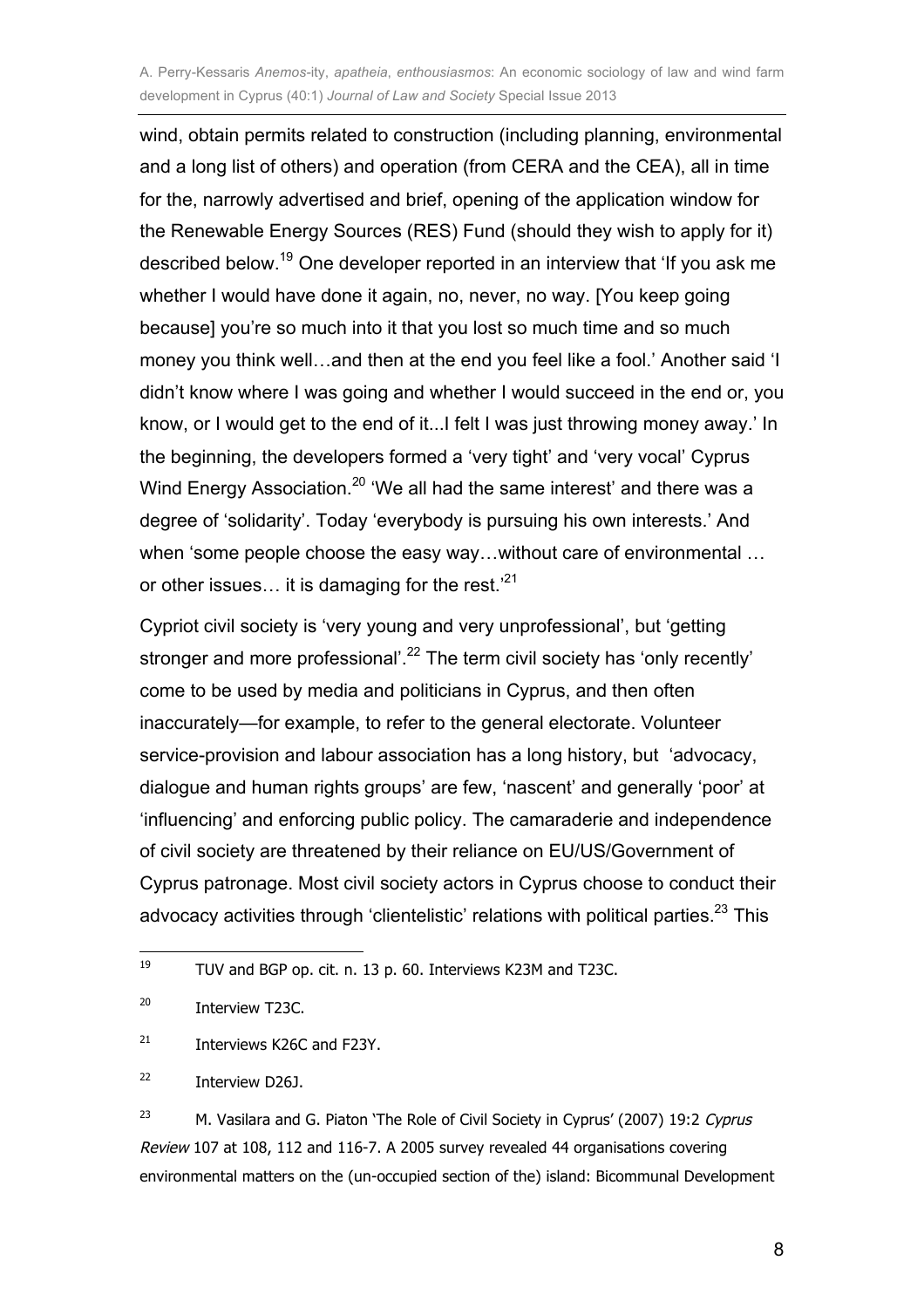may be because the Government has a history of systematically internalising private and civil society actors by, for example, co-opting them onto committees.<sup>24</sup> For those who are not so internalised, 'the Government does not know what consultation means, or take it seriously.' One civil society actor remarked that is 'only with the EU that they have introduced this constant jargon' of consultation—'they have to say they are doing this.' But least 'it gives us a space' and 'is moving the right direction—I say this very cautiously.'<sup>25</sup> Also noteworthy is the Environment Commissioner, who creates an unusual bridge between government and governed by independently investigating and reporting on environmental matters to the President, while maintaining a daily blog and engaging in public protests. $^{26}$ 

#### DOWNLOADING RATIONALITIES AND REGIMES

Two international regimes, and their associated rationalities, are implicated in the development of wind farms in Cyprus: the Kyoto climate change regime and the Aarhus participation regime. In order to understand their origin and interaction it is necessary to understand the island as, among other things a post-colony many times over, occupied most recently by the Ottoman and

Programme Cyprus Environmental Directory (2005). Available at http://mirror.undp.org/cyprus/endir/EnvDir\_En\_2005.pdf.

 $\overline{a}$ 

24 For example, the Federation of Environmental and Ecological Organizations is an umbrella group of 18 NGOs covering consumption, chemistry, mountain climbing and wildlife and is on environmental committees. See http://www.oikologiafeeo.org and Cyprus Department of Environment, MARE, Republic of Cyprus (2011) National Implementation Report on Aarhus Convention. Generated at http://apps.unece.org/ehlm/pp/NIR/index.asp on 03.04.12.

25 Interview P25S. For example, it was reported that the when developing priorities for the EU Structural Fund the government only consulted the Pan-Cyprian Volunteerism Coordinative Council--'service providers who know nothing of activism' which is founded by statute and government-funded: Interview P25S. Law 61(1)/2006 on the Pancyprian Volunteerism Coordinative Council.

26 For the Blog see http://theopemptou.blogspot.com. For public protest see: http://youtu.be/ogSzvx3TKb8.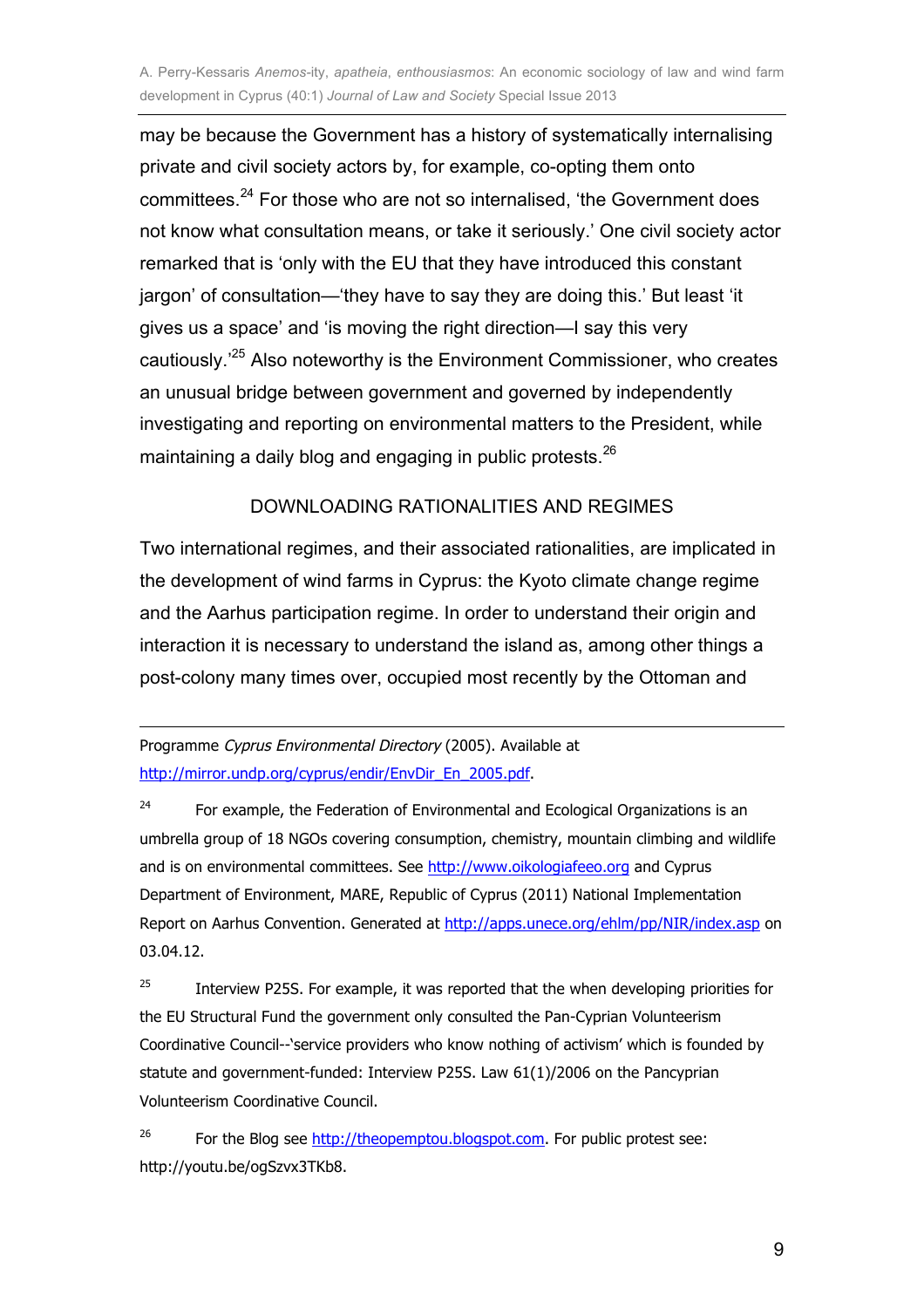then British empires, and now Turkey.<sup>27</sup> It is only the third largest island in the Mediterranean, and it is divided into three spheres of governance. The northern third has been occupied by Turkey since 1974 and is governed by executive, legislative and judicial institutions under the title of the Turkish Republic of Northern Cyprus. The Sovereign Base Areas of Dhekelia on the southwest coast and Akrotiri to the southeast remain British Overseas Territories governed by a military-civil Administration. The majority of the island is under the control of the Republic of Cyprus, including a President and Council of Ministers, an elected House of Representatives and a judiciary.

After its 1960 independence from Britain, the developmental state of Cyprus was in many ways highly effective, shepherding in the 'Cyprus Miracle' of 'extraordinary' recovery and growth following the invasion of 'the more productive part' of the island.<sup>28</sup> Cyprus also immediately embarked on a journey of Europeanization, becoming a Member of the EU in 2004. Political scientists have referred to processes by which regimes (and rationalities) are transmitted between (candidate and member) states and the EU as 'downloading' (from the EU to states), 'cross-loading' (between states), and 'uploading' (from states to the EU). This terminology is echoed in Niall Ferguson's nattily branded 'six killer apps of western civilization'.<sup>29</sup> The sociological elephant in the room is that these 'apps' are socially constructed, inherently open source and, as such, subject to what Halliday and Carruthers have called 'recursive cycles' of national and international social and legal change.<sup>30</sup> So they get used, abused and avoided; to positive, negative and no effect; as part of the actions and interactions of social life. That is the stuff of economic sociology of law.

29 N. Ferguson Civilisation: The six killer apps of Western power (2012).

 $\frac{1}{27}$ See W. Mallinson Cyprus: A Modern History (2009).

<sup>28</sup> D. Christodoulou Inside the Cyprus Miracle: the labours of an embattled minieconomy (1992) and Interview A27C.

<sup>30</sup> T. C. Halliday and B. G. Carruthers Bankrupt: Global law-making and systemic financial crisis (2009).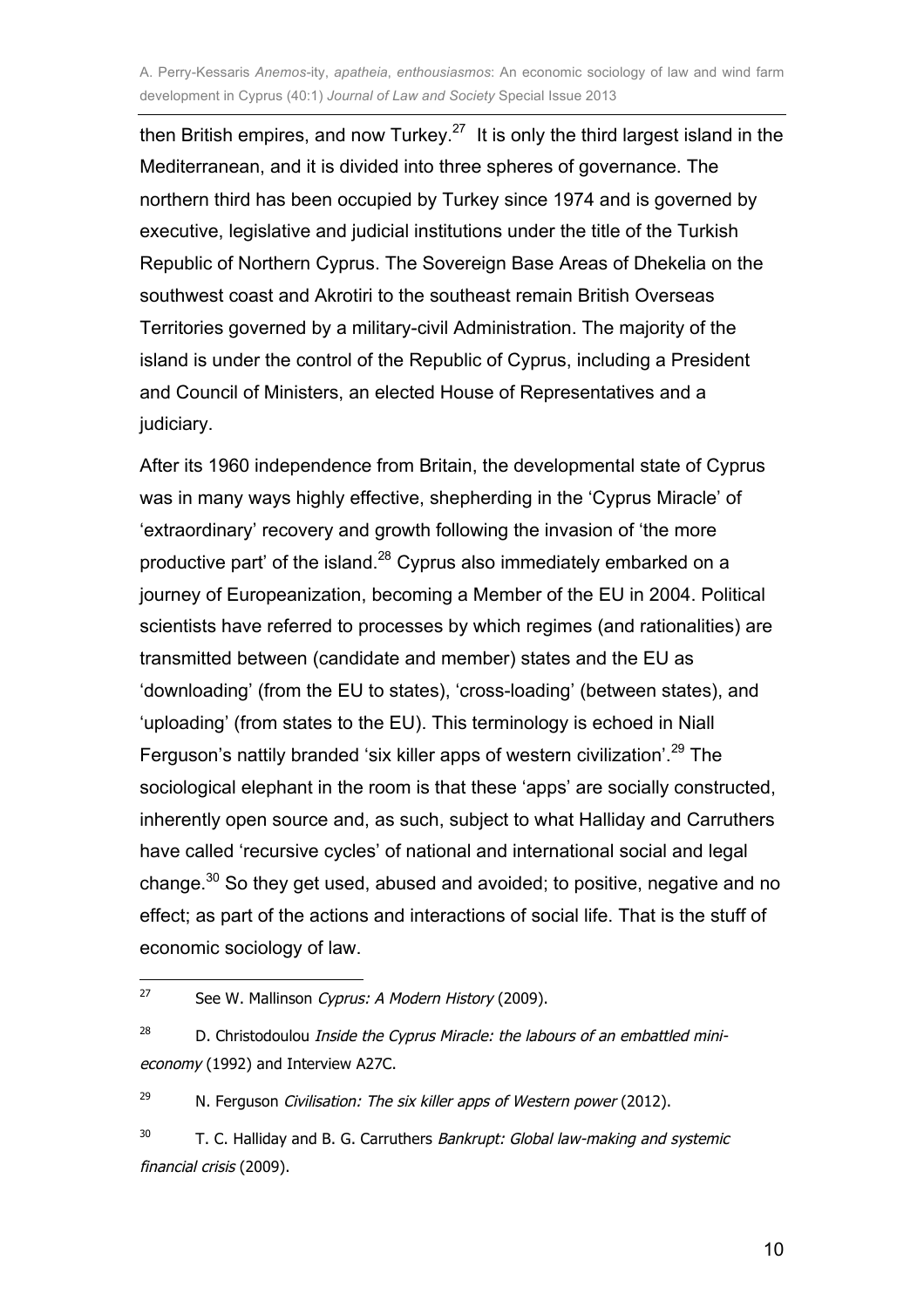The prevailing direction, accuracy, speed and so on of Europeanization in a given state is governed by what Sepos terms 'territorial' and 'temporal' attributes. Cyprus can be categorised as 'territorially' small, southern, and peripheral. On the 'temporal' dimension, Cyprus is a late joiner to the EU; like other predominantly agrarian, orthodox and Catholic societies, relatively slow to 'reform its traditions'; and like many other post-colonial states, 'bears the imprint and legacy' of its Ottoman and British colonisers, and has suffered from 'ethnic conflict, civil war, political turmoil and divisions'.<sup>31</sup>

Like other post-colonial, small, southern, peripheral states, Cyprus is 'characterized by anticipatory, adaptive and "downloading" Europeanization'. It tends to 'policy-taker' not 'maker'.<sup>32</sup> Social anthropologist Vassos Argyrou has directly linked this tendency to the dominance of a post-colonial rationality, proposing that post-independence Cyprus has been 'ruled' by 'the idea of Europe.' As a post colony, 'the best [it] could ever hope for was to modernise'—in this case, to 'de-Ottomanise' and to 'become *like* Europe similar, but never quite the same.' He mocks the idea of the so-called 'decision' of Cyprus to join the EU: neither was Europe sure it wanted Cyprus, nor was there serious debate as to whether Cyprus wanted Europe, especially as compared to any other team. So there was no hesitation or debate when Cyprus was asked to drop involvement in the Third Worldly Non-Aligned Movement, of which it was a founding member, as a condition of entry to the First Worldly EU. The downloading of European regimes has, aside from religious objections to homosexuality civil marriage, been fairly automatic. What citizens elsewhere in Europe 'experience as an imposition', Cypriots 'experience as natural and necessary', so much so that 'the most effective way to legitimise new legislation' is to suggest that the EU requires it.<sup>33</sup>

 $\frac{1}{31}$ A. Sepos The Europeanization of Cyprus (2008) pp. 6-14.

<sup>32</sup> Id. pp. 9 and 10.

<sup>33</sup> V. Argyrou 'Independent Cyprus? Postcoloniality and the spectre of Europe' 2021 22:2 The Cyprus Review 39 at 41-3. This is phenomenon is widely observed: See P. M. Hass 'Compliance with EU directives: insights from international relations and comparative politics' (1998) 5:1 Journal of European Public Policy 17.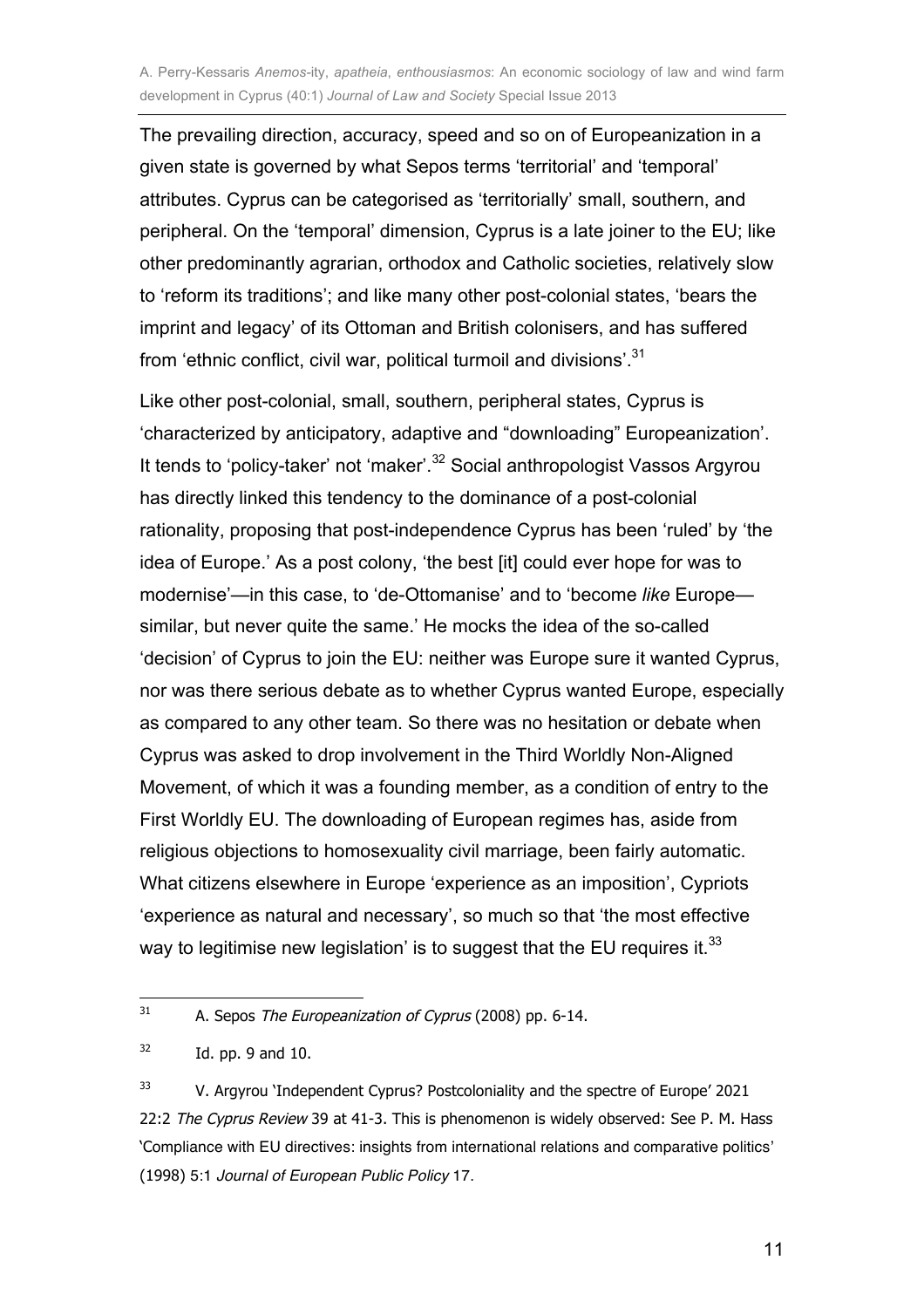Accordingly, in a 2011 Eurobarometer survey of Cyprus 95 per cent of interviewees agreed that EU law 'is necessary' to protect the environment in Cyprus, and 81 per cent that the Government's should make environmental decisions jointly with the EU.<sup>34</sup>

Two regimes downloaded by Europeanizing Cyprus are central to the development of wind farms on the island: the Clean Development Mechanism of the Kyoto climate change regime and, to a lesser extent, the Aarhus Convention participation regime. In his highly influential taxonomy of the *Politics of the Earth*, John Dryzek identified three 'environmental discourses' or rationalities that dominate 'environmental problem solving' regimes. They are all 'prosaic and reformist' (operating within the confines of industrial market society), not revolutionary. Dryzek dubs them 'administrative rationalism', which privileges 'experts' and produces expert-based regimes; 'economic rationalism', which privileges 'markets' and produces market-based regimes; and 'democratic pragmatism', which privileges 'people' and produces participation-based regimes.<sup>35</sup> Elements of each of these rationality-regimes have played a part in wind farm development in Cyprus.

#### KYOTO: ADMINISTRATIVE RATIONALISM

Under the 1998 Kyoto Protocol to the 1992 UN Framework Convention on Climate Change (UNCCC), richer Parties (listed in Annex I) are allocated an emissions target in the form of tradable Assigned Amount Units (AAU).<sup>36</sup> In addition, developers of emissions-reducing projects, such as wind farms, that are hosted in poorer ('non-Annex I') states and are registered under the UNCCC Clean Development Mechanism (CDM) can earn tradable Certificates of Emissions Reduction (CERs or 'project offsets' or 'carbon credits') each representing 1 tonne of  $Co<sub>2</sub>$  emissions avoided. So Parties can produce emissions to the level of their assigned (and any purchased) Amount

 $\frac{1}{34}$  European Commission Eurobarometer Survey: Attitudes of European Citizens Towards the Environment, Cyprus Factsheet (2011a).

<sup>35</sup> Dryzek op. cit. n.10 p. 9 and Part 3.

<sup>36</sup> Articles 10 and 2.2.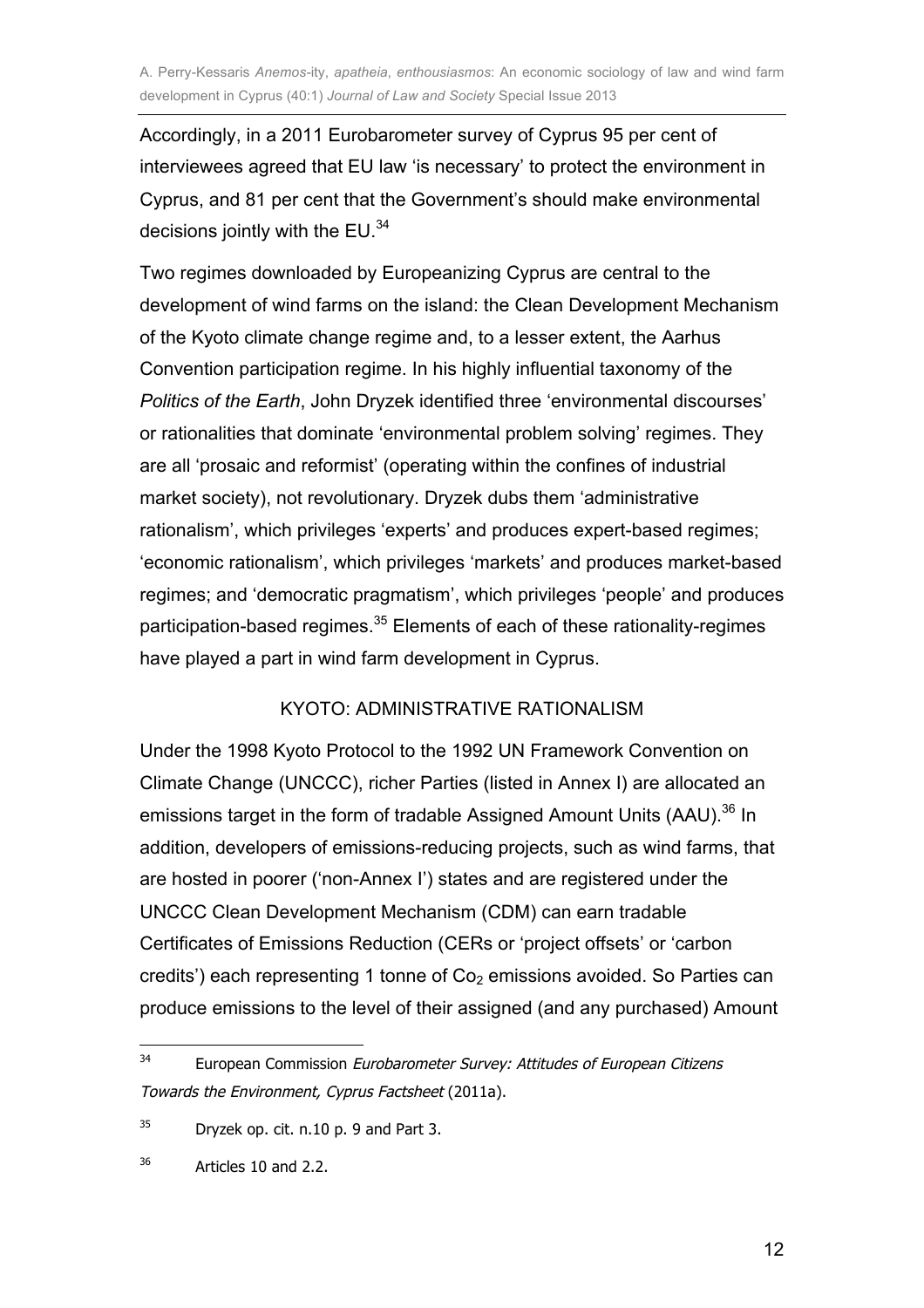Units and CERs.<sup>37</sup> In the taxonomy developed by Dryzek, the carbon market element of the Kyoto regime can be described as market-based, grounded in economic-rationalism.

The Protocol was downloaded into EU law in 2002.<sup>38</sup> EU Member States committed from the outset jointly to fulfil their Kyoto obligations, and the Treaties under which Cyprus and others joined the EU in 2004 included national targets for production from renewable energy sources to ensure those obligations were realised. $39$  Instead of targets, the EU caps emissions from member states, power stations and plants across the EU. It allows under-shooters to trade certified emissions reductions to over-shooters. The Emissions Trading Scheme (ETC) is 'largely parasitic upon' the global carbon market created by Kyoto because it recognises the CERs derived from CDM projects. 40

In Dryzek's taxonomy, the CDM project registration element of the Protocol regime (upon which this paper focuses) can be described as expert-based, grounded in administrative rationalism. It relies heavily on 'a certain idea of bureaucracy' and on 'assumptions' that 'at each step of the process' success will be achieved by 'appropriate ordering.' Applying the lens of Actor Network Theory, Emilie Cloatre has described the CDM as 'hybrid socio-legal and technical solution' produced by lawyers, state negotiators and UN officials ('administrator-sociologists') in partial fulfilment of the 'actor-world' (vision of the type of society into which the CDM solution would fit) that they generated at Kyoto. That world was to include developers and engineers with Project Design Documents detailing how CDM registration will enable the production of new 'clean' energy ('additionality') and contribute to 'sustainable

39 Initially six per cent by 2010: Directive 2009/28/EC on the promotion of the use of energy from renewable sources.

40 J. Scott 'In legal limbo: post-legislative guidance as a challenge for European administrative law' (2011) 48 Common Market Law Review 329 at p. 332. See Directive 2004/101 OJ (2004) L 338/61.

13

<sup>—&</sup>lt;br>37 Article 12.

<sup>38</sup> Council Decision 2002/358/EC.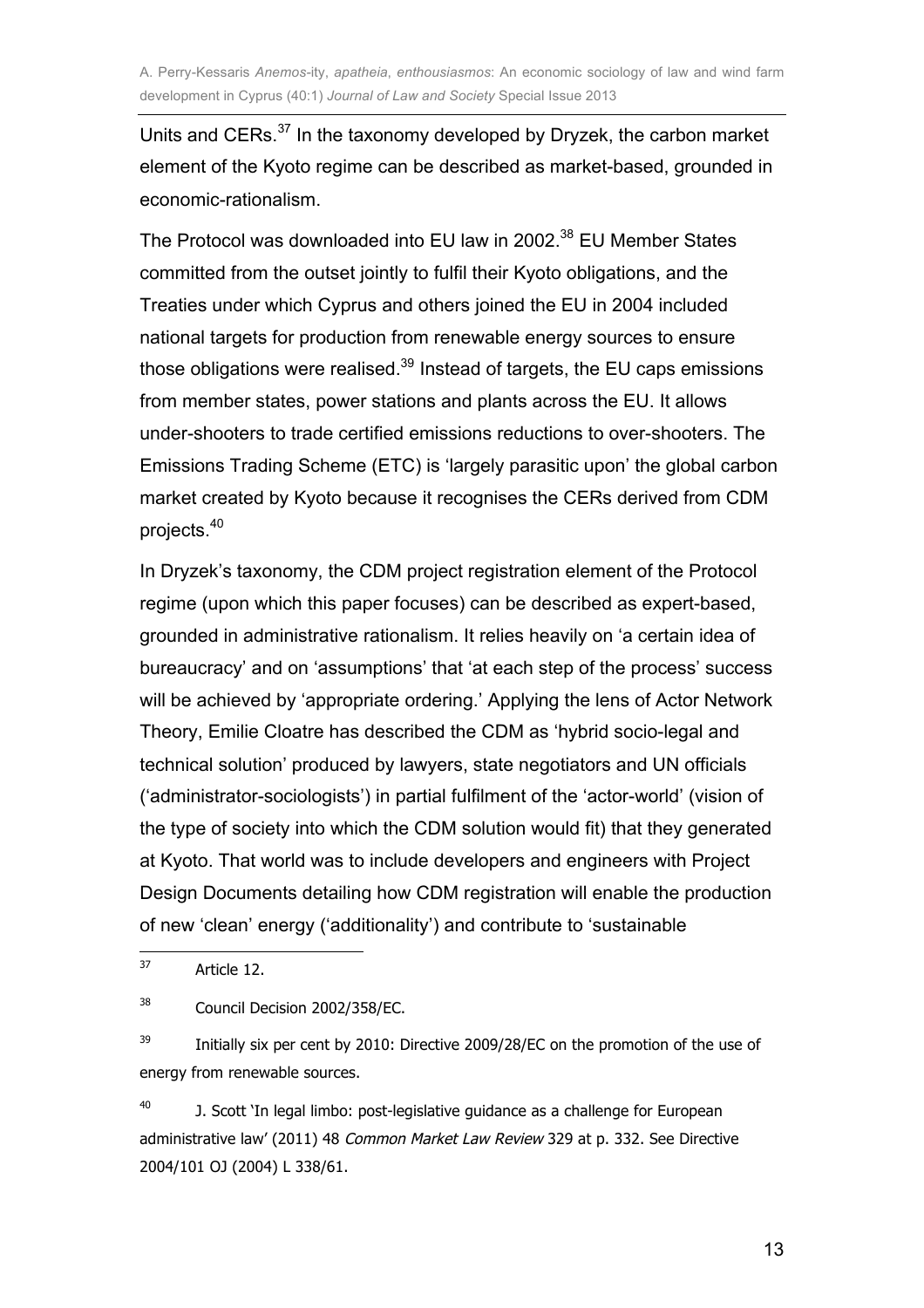development'. Projects would be approved by the Designated National Authority (a government body), validated by a UN-approved commercial auditing company (Designated Operational Entity (DOE), registered by the CDM Executive Board in Bonn, implemented (including technology transfer, capacity building and sustainable development) by engineers, monitored by validators and converted into CERs.<sup>41</sup> Significantly, the CDM actor world did not explicitly include project-affected residents or civil society.

For reasons unclear, but resonating with post-coloniality, Cyprus was originally listed as a non-Annex I Party, eligible to host CDM projects. It was not agreed until 2011 that it might join the rest of the EU in Annex I—and then not because Cyprus could no longer pretend to be a developing country, but in order to put it on the 'same legal footing as other Member States'; and not before 2013, so as to ensure 'smooth transition' and 'avoid implications' for issuing CERs for CDM project reductions achieved to that point.<sup>42</sup> The EU recognises the problem, and is beginning to upload a number of quality controls to the CDM regime, starting with a campaign to limit CDM projects to least developed countries (LDCs)–that is, not Cyprus, Brazil, China and India; and a refusal to allow to be traded on the ETS any CERs emanating from non-LDC CDM projects that are registered after 2013, in the absence of a specific agreement.<sup>43</sup> Meanwhile, six Cypriot wind projects have obtained CDM registration: Alexigros, Orites, Agia Anna, Kambi, Klavdia and Mari, of which the first three are operational.

 $\frac{1}{41}$  E. Cloatre 'A socio-legal analysis of an actor-world: The case of carbon trading and the clean development mechanism' (2012) 39:1 Journal of Law and Society 76 at pp. 77-8 and 82.

<sup>42</sup> Secretariat of the UN Framework Convention on Climate Change (2011) Document DBO/JBU/smb/Log 11-2075 available at http://unfccc.int/resource/docs/2011/cop17/eng/03.pdf.

<sup>43</sup> J. Scott and L. Rajamani 'EU climate change unilateralism' (2012) 23:2 European Journal of International Law 469 at p. 471. See also European Commission (2011b) 'Questions and answers on the use of international credits in the third trading phase of the EU ETS' Available at http://ec.europa.eu/clima/news/articles/news\_2011111401\_en.htm.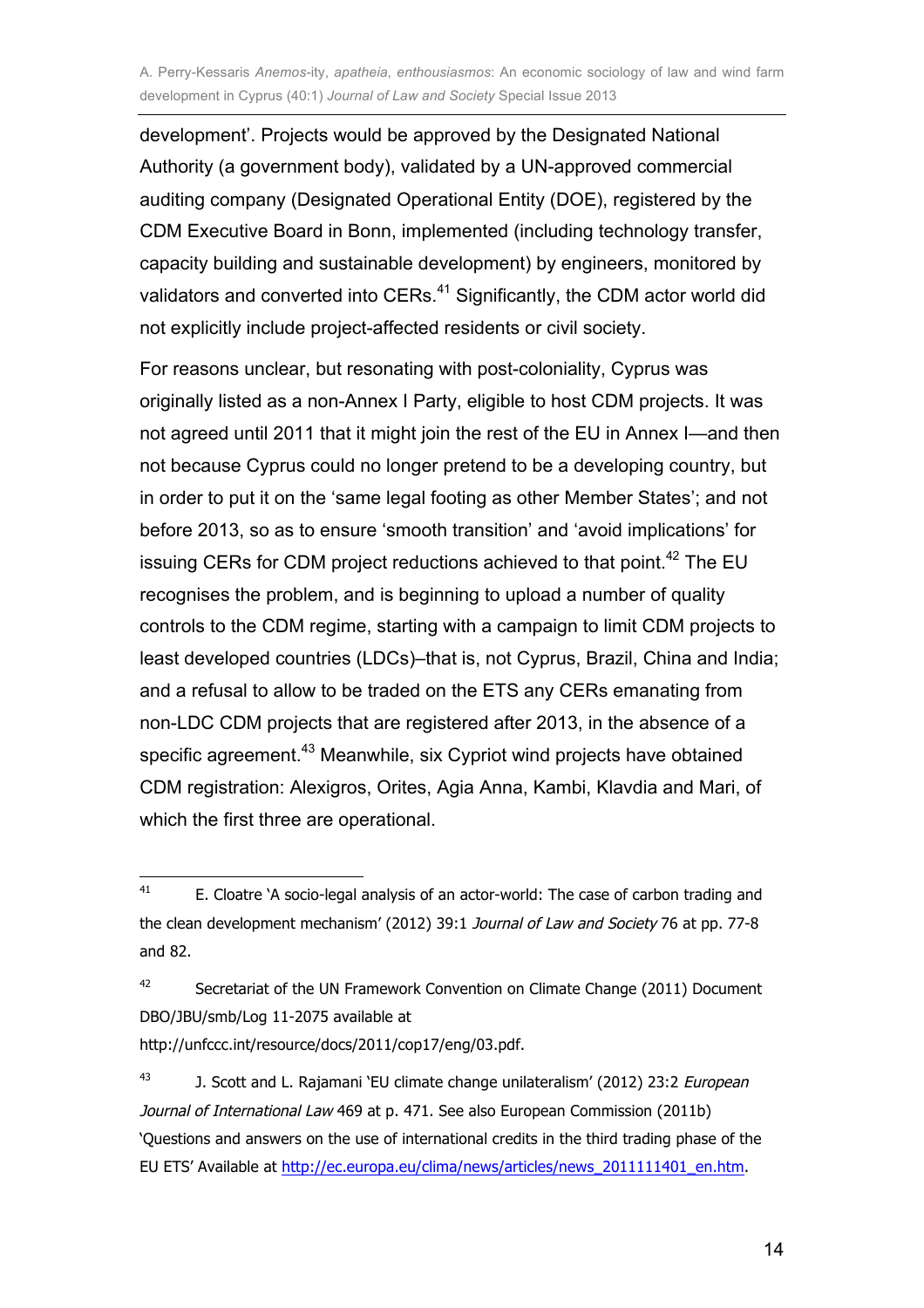The following sections explore three mismatches between on the one hand, the actor-world envisaged during the construction of the Kyoto rationalityregime; and on the other hand, actors and interactions in Cyprus. The first two mismatches relate primarily to the 'additionality' requirement, the third relates the 'sustainable development' requirement.

#### *1. Apathy and in-expertise*

The Kyoto rationality-regime relies on the existence of enthusiastic experts who are largely absent in Cyprus. As one developer put it, the government 'was the most important factor regarding the success' of wind farms but they 'didn't know what they were doing' and 'were expecting us to do it for them…It was very confusing.' Another observed 'a lack of willingness to take a decision—you would rather that they just say no—or yes.'<sup>44</sup> This gap between international theory and local reality has two important effects.

First, in Cyprus as elsewhere, the Clean Development Mechanism appears to have inadvertently supported projects that would, thanks to local government support, have been financially viable without it. $45$  The government has twice (in 2003 and 2009) committed to support a limited amount of wind energy by guaranteeing to pay a particular 'feed-in tariff' per unit of electricity supplied by a limited number of wind farms for a specified period.<sup>46</sup> That tariff is made up of the price normally paid by the Electricity Authority of Cyprus (EAC) for nonrenewable energy (determined by global energy prices), $47$  supplemented with a contribution from the consumer-funded RES Fund.<sup>48</sup> The 2003 tariff was low, so the credibility and CER revenue offered by CDM registration were

46 Law 33(I)/2003 on energy conservation and the promotion of renewable energy sources, implementing Directive 2001/77/EC on the promotion of electricity produced from Renewable Energy Sources in the internal electricity market.

47 At the time of writing, about 0.1542 Euros/kwh.

48 A levy of 0.22 Euro-cent/kWh is charged on all electricity consumption under Law 33(I)/2003.

 $\frac{1}{44}$ Interviews K26C, T25S and F23Y.

<sup>45</sup> Cloatre p. cit. n. 40 p. 88.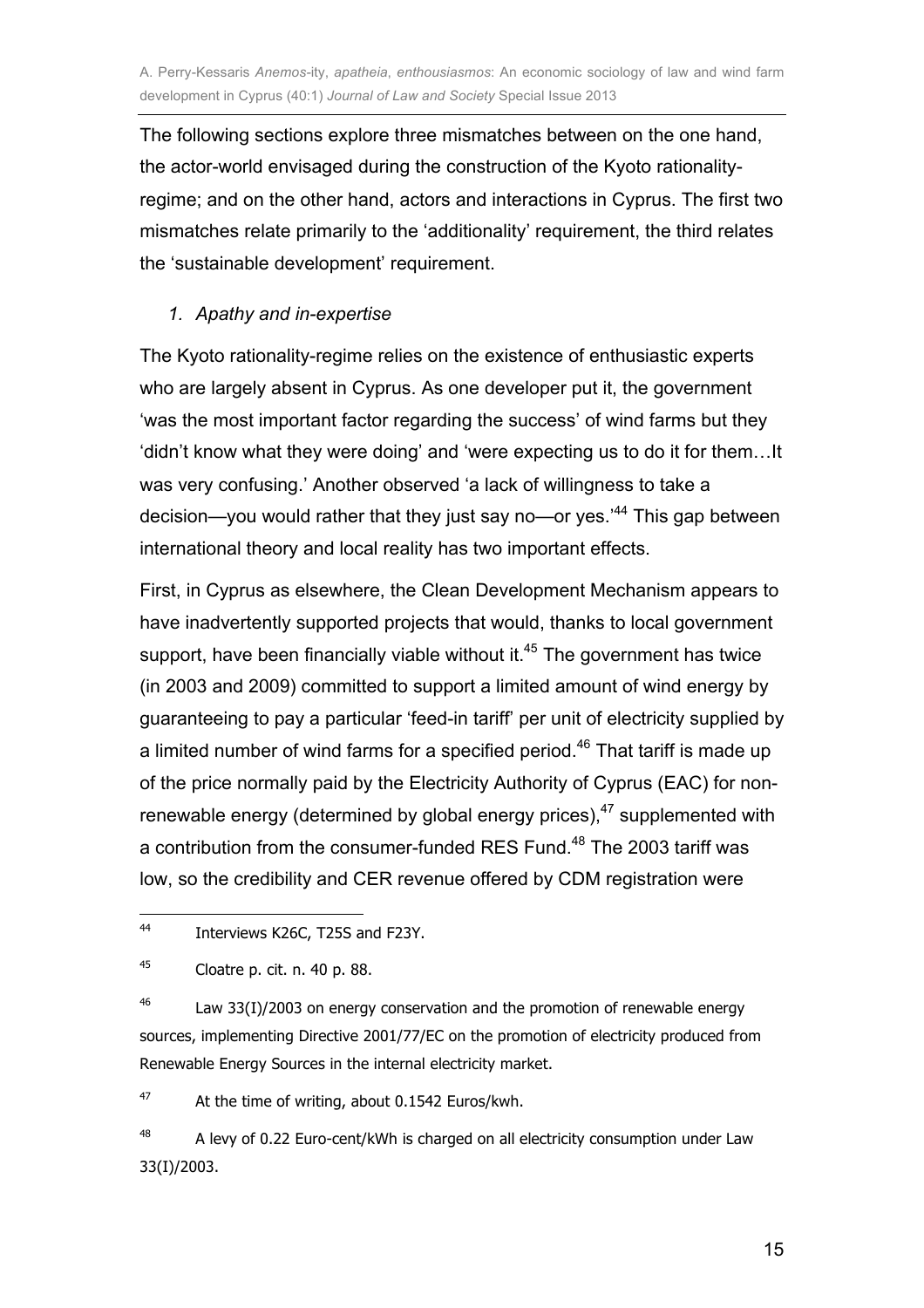crucial to convincing investors of the financial viability of the project: CDM registration would indeed result in the production of 'additional' clean energy. When EU renewable energy targets were raised in 2009 (to 13 per cent by 2020) clean energy 'became important for the government' and the government responded with a generous rise in the feed-in tariff. <sup>49</sup> Several projects were thereby rendered 'economically viable' so that 'additionality' could 'most probably no longer [be] proven.' Nevertheless they were CDMvalidated and registered, prompting several developers to query the expertise of validators in Cyprus: They 'had no idea, but they were licensed for it.<sup>'50</sup> And 'the thing is that at the United Nations, once there is a stamp from a validator…<sup>51</sup>

The second effect of the lack of expertise on the island is that the void where public sector expertise ought to be has been filled by market 'expertise'. So a rationality-regime grounded in administrative rationalism is in fact being guided by economic rationalism. Developers of any project applying for CDM registration are responsible for commissioning the validation of their project by an approved private company (DOE). That system has been found to be open to abuse by validators and the developers who employ them.<sup>52</sup>

In Cyprus, the involvement of economic rationality went much further as, due to government apathy and in-expertise, developers were allowed to co-create the overarching regulatory framework, in addition to commissioning and paying for the environmental impact assessments and public consultations associated with their individual projects. The first Cypriot project to apply for CDM registration, and to navigate the Cypriot regulatory system, was the Mari

<http://ec.europa.eu/energy/renewables/reports/2011\_en.htm>

52 Cloatre op. cit n. 40 pp. 86-7.

 $\overline{a}$ 

16

<sup>49</sup> Interviews T25S and K26C. Directive 2009/28/EC. The feed-in tariff was raised by 26 per cent in 2009 as compared to 2003.

<sup>50</sup> Interview T26S and TUV and BGP op. cit. n. 13. The feed-in tariff was 0.092 Euros/KWH in 2003, rising to 0.166 Euros/KWH in 2009.

<sup>51</sup> Cyprus report under Directive 2009/28/EC on progress in the use and promotion of energy from renewable sources, 2011. Available at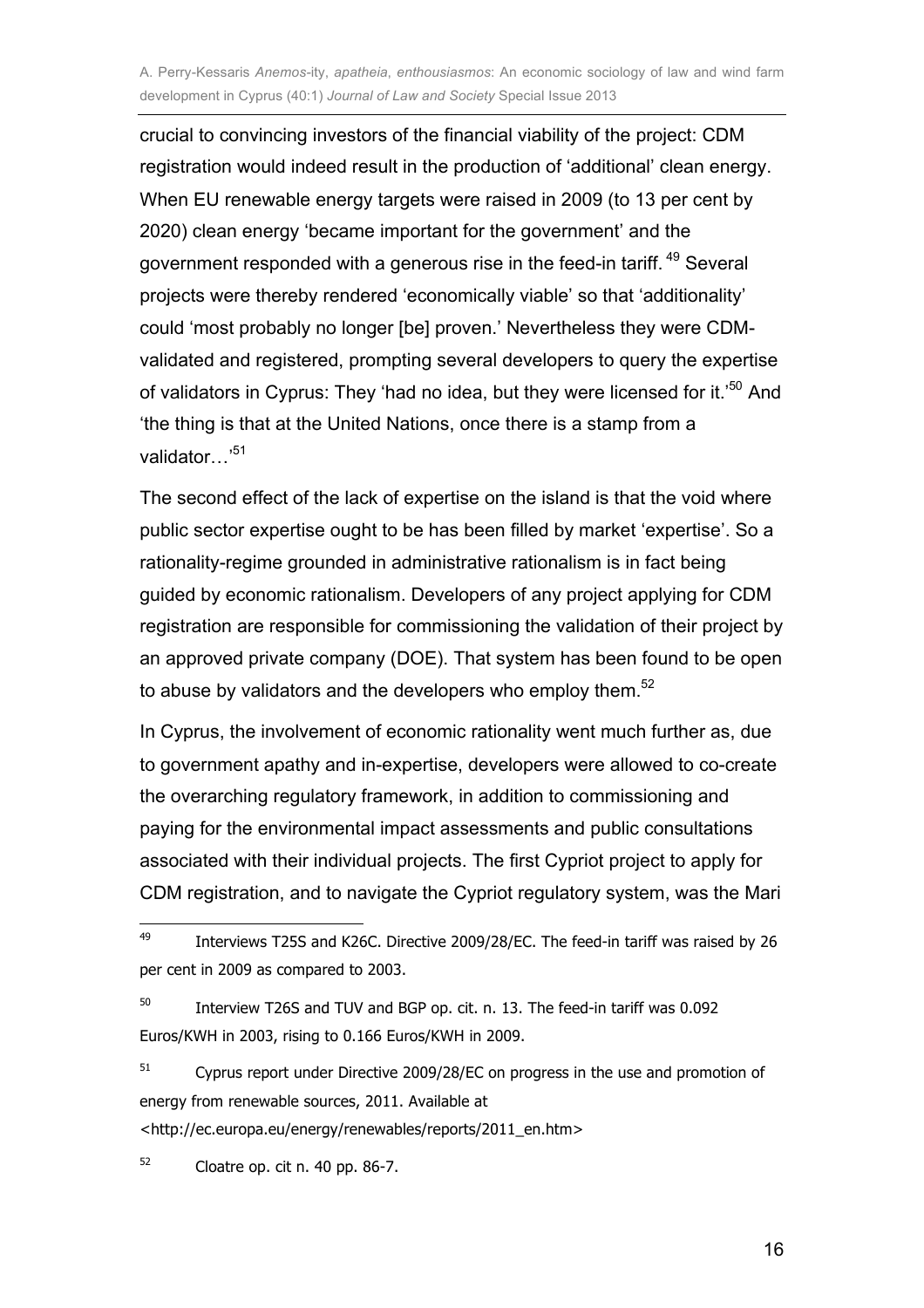project in Larnaca--a Cypriot-German joint venture initiated in 1996. The developers '[n]ot only lobbied' but 'trained the whole of the Town Planning Board', funding their 1999-2000 tour of German wind farms and planning departments, providing bespoke translations of German regulations. The 'very specific reason' was to prevent the transplantation of the 'absolutely atrocious…very, very strict' English regulations on wind farm location. In other cases residents were taken to Germany, and officials were taken to Greece: these were, in the words of one developer 'a huge investment of time and money.' This piece of the wind farm legislative puzzle—the desired 'German philosophy in common law drafting'--was finally implemented in 2006.<sup>53</sup> Similarly, an environmental adviser working for developers reported that he 'started from scratch':

'The rules were created along the way….Having done the first one and improved the second one then more or less our table of contents became a standard…I remember meetings with the town planning people [in central government] who were asking us for information and references so that they could come up with certain guidelines for future investors.'

As he delights in reminding regulators, they have neither the skill nor the inclination to verify what they are being told by those applying for licenses. But if the borrowers, the lenders and the Executive Board of the CDM 'have satisfied themselves that it will work...why should anybody else be worried?<sup>54</sup> Apparently those who ought to be are not.

*2. Animosity*

Relations between wind farm developers and government actors have been very much "them" and "us"'.<sup>55</sup> This is sociologically significant because it has contributed to the above-noted frustration and fractiousness among

 $\frac{1}{53}$ Interview TP25S. See also RES Planning Law 162(1)/2006.

<sup>54</sup> Interview F23Y. Likewise a Belgian firm was hired as a consultant MCIT after acting as co-participant in a CDM application: Kambi PDD p. 23.

<sup>55</sup> Interview F23Y.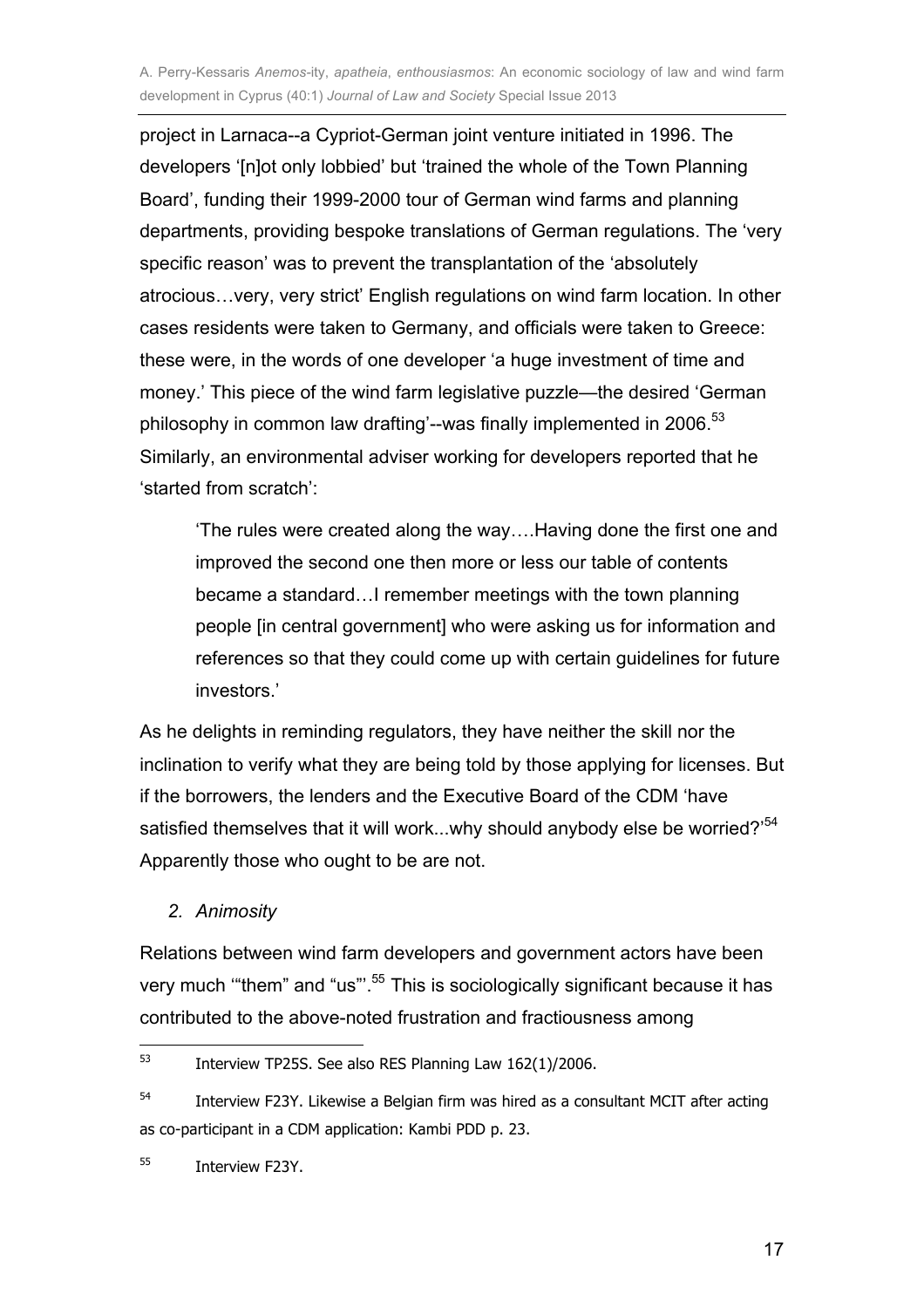developers, and because it constitutes in a further warping of the actor-world envisaged at Kyoto. In a further twist, the CDM registration process treats animosity from governments (and the general population) as evidence of additionality: without the credibility of the CDM, the project (and resulting clean energy) with not materialise.

There is evidence of government animosity towards wind farm developers generally. In 2009 the CERA undermined the worth of CDM registration by including a clause in RES Fund contracts to say that income derived by RES-Funded producers from CERS 'without approval of the Fund shall be deducted from the Subsidy Payments to be made to the producer.'<sup>56</sup> One developer retorted that the clause was arbitrary and 'illegal' so that the 'government will be in...big trouble if any of us go to court'.<sup>57</sup> Some developers have responded by diverting CER rights to special purpose companies<sup>58</sup> or third parties. Moreover 'it is too much hassle and expense to go through the monitoring (or the initial validation process) with the Cyprus authorities to get them to issue the CERs.' So some have not bothered to apply, and are in breach of their obligations to the third parties, to whom they are paying compensation.<sup>59</sup>

There has also been a degree of animosity in the implementation of provisions designed to ensure that developers offer benefits to projecteffected residents. $60$  Following a tradition built up in relation to quarries, two

58 Orites PDD p. 3 and Interview P26C.

60 Such provisions have been found to have positive socio-psychological effects on project-affected residents in other countries: C. R. Warren and M. McFadyen 'Does community ownership affect public attitudes to wind energy?' A case study from south-west Scotland' (2010) Land Use Policy 204. But some regard them as bribes: N. Cass et al. 'Good neighbours, public relations and bribes: The politics and perceptions of community benefit provision in renewable energy development in the UK' (2010) 12:3 Journal of Environmental Policy and Planning 255 at p. 269.

<sup>—&</sup>lt;br>56 TUV and BGP op. cit. n.13 at p. 11.

<sup>57</sup> Id. at p. 58.

<sup>59</sup> Interview TS27.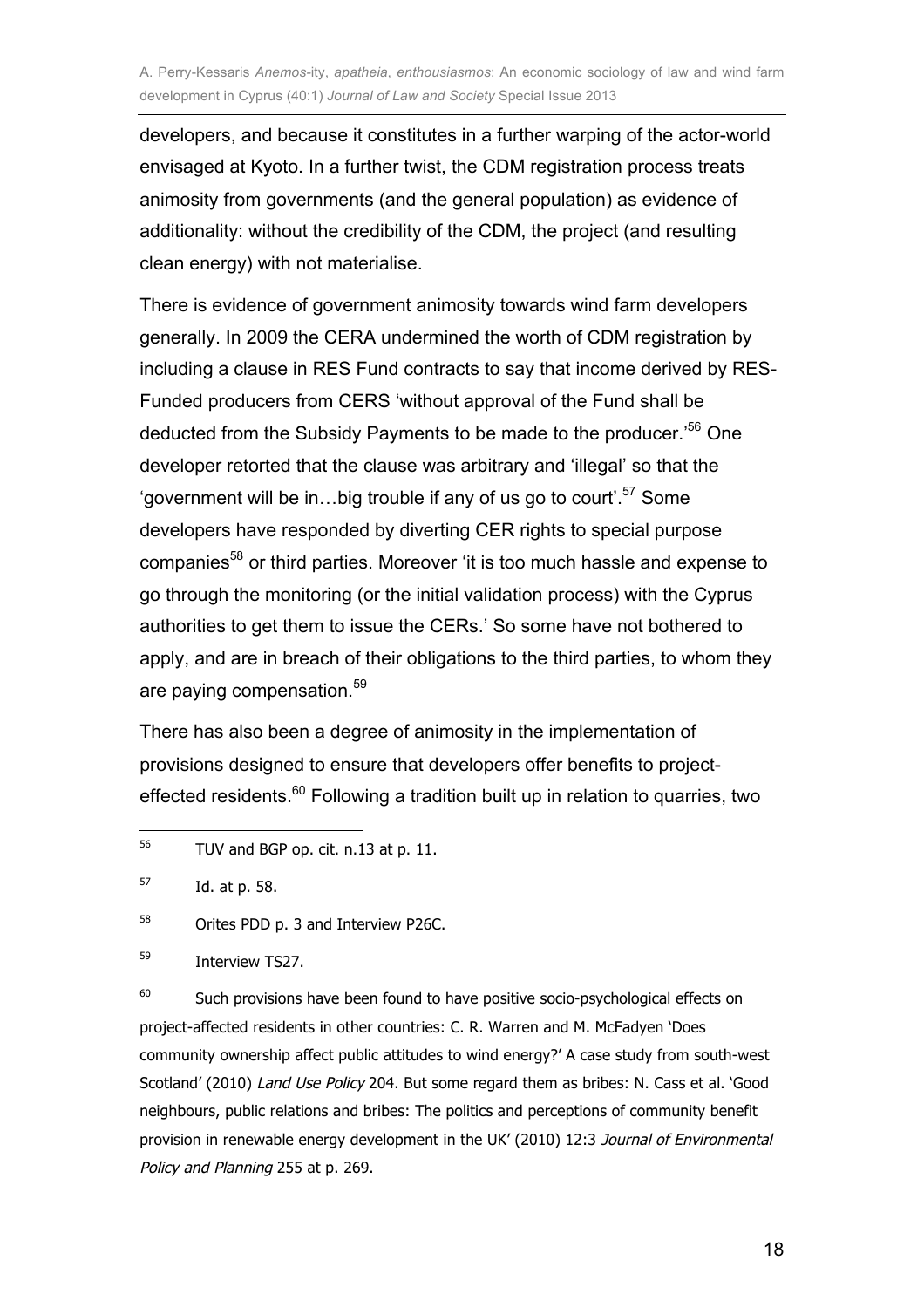per cent of revenue for electricity generated by a project is automatically withheld from developers for distribution to the community hosting it. This can work out to a sizeable amount, about 200,000 Euros per year for a large wind farm, upon which the community or municipality can then draw as seed funding for other development projects. 'But the Government has yet to establish a mechanism for dispersing the funds'--whether because they 'are trying to avoid' giving money to local communities where 'there is no transparency and everything works in a very sort of funny sort of way', or because they simply 'don't know how to divide it.'<sup>61</sup> Significantly, the Government does not seek to correct the impression in the press that it is the developers who are at fault. One developer is working together with the local community leader to press the government to release the funds.<sup>62</sup>

Finally there are reports of animosity towards particular developers--of applications for construction licenses being rejected, only to be passed when presented by another developer. Some also suggested that life is harder for foreign developers: 'There is no way' that a foreign company can invest in Cyprus 'on their own'. 'It's one of these places in order to do anything you need to have someone from that – from the country to, sort of, lead you by the hand.'<sup>63</sup>

The CDM regime does much to reward applicant developers for finding fault with local (public and private) expertise and attitudes. Developers are invited to identify in their Project Design Documents any 'barriers' that would 'prevent' the implementation of the proposed project activity in the absence of CDM registration. Developers gladly accept, often quoting each other verbatim. Exhibit A is the fact that 'Cyprus is not very famous for its winds<sup> $64$ </sup> which are

 $\frac{1}{61}$ Interviews PC25 and KM25.

 $62$  Developers pay a construction fee that goes to local communities for use in projects, such as a school: Interview K26C.

<sup>63</sup> Interviews T25S and P25C.

<sup>64</sup> Interview K26C.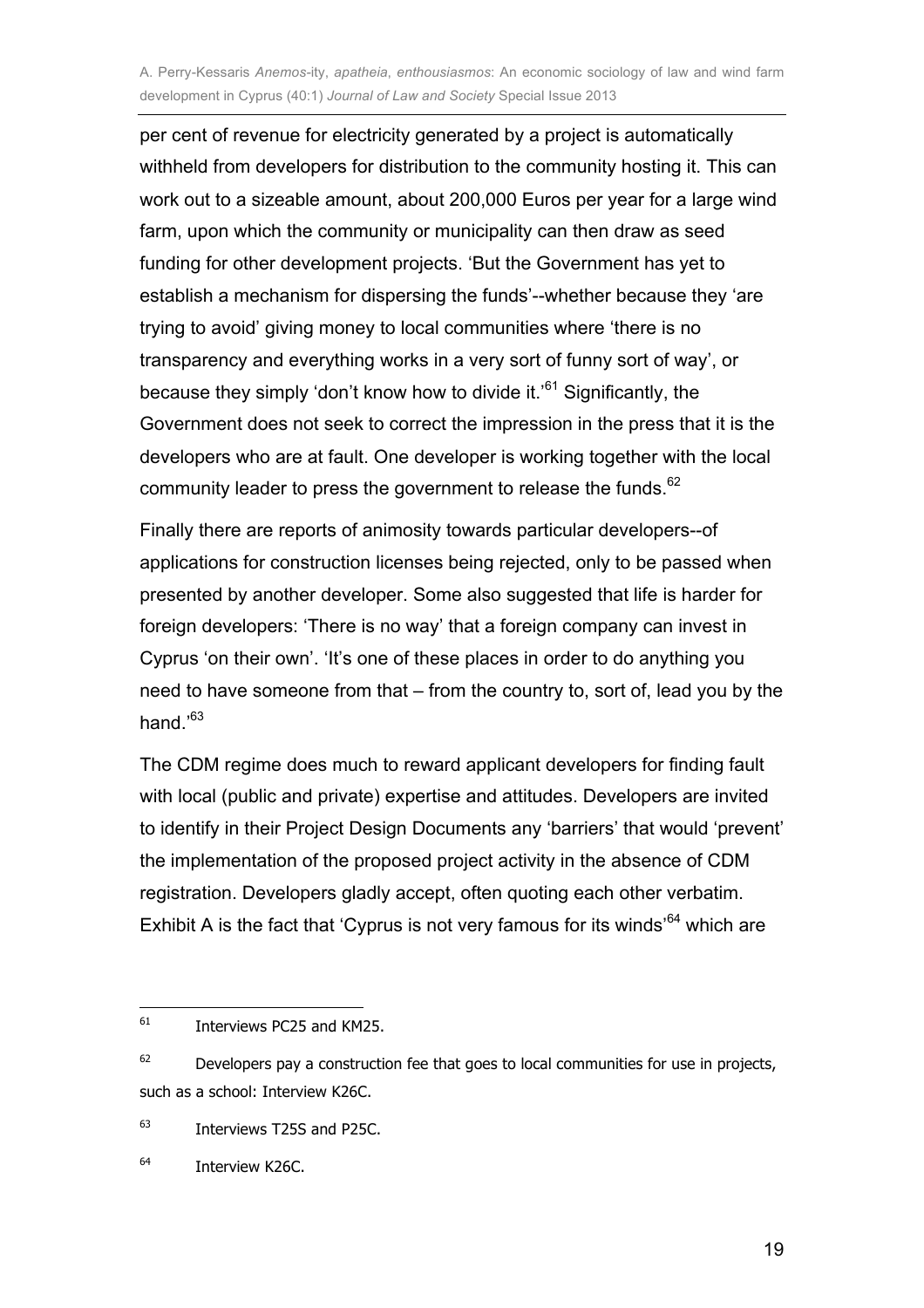'not that favourable' and lead to projects of 'limited efficiency', $65$  that are 'financially unattractive to investors.<sup>66</sup> To be clear, that is treated as a point in favour of registration. Exhibit B is the 'void' where local Cypriot wind energy technological expertise ought to be.<sup>67</sup> Maximum emphasis is placed on Exhibit C: the failures of the Government of Cyprus to implement 'regulation and process definitions'. Construction phase laws were 'not enacted', available only as 'guiding principles', and required 'more than 30 licenses'. The 'lack of experience' among government actors 'in dealing with wind farm applications and preparing contracts imposed additional delays.<sup>'68</sup> Detailed timelines are presented revealing years of delays between costly license applications being made and approvals being given.<sup>69</sup>

Returning to the theme of expertise, developers are being prompted to draw on their market-expertise to turn the absence of expertise on which administrative rationality-regimes rely into an economic advantage.

#### *3. Sustainable development*

CDM registration will not be given unless the host country is willing to 'confirm that it will contribute to "sustainable development"'. This wrongly implies that this term bears some sort of globally-shared technical meaning.<sup>70</sup> Worse still, the CDM regime makes no enquiry into whether such an understanding has

68 Alexigros PDD p.9, Orites PDD p. 16 and Klavdia PDD p. 19. Available at http://cdm.unfccc.int

69 Klavdia PDD pp. 19-20. Available at http://cdm.unfccc.int.

70 On the many meanings of sustainable development see S. Bell and D. McGillivary Environmental Law (2008  $7<sup>th</sup>$  ed.) ch. 3. In a 2008 opinion survey in Cyprus about a third (35 per cent) of interviewees reported never having heard of the term 'sustainable development'. RAI Consultants 'Report on a Quantitative Survey on Perceptions on Sustainable Development and Climate Change in Cyprus' (2008) Prepared for AKTI and CESF in cooperation with UNDP. Available at http://akti.org.cy/turkish/AKTI\_report\_2008(f).ppt.

<sup>—&</sup>lt;br>65 Klavdia PDD pp. 29 and 30 and Kambi PDD p. 23. Available at http://cdm.unfccc.int.

<sup>66</sup> Agia Anna PDD p. 13. Available at http://cdm.unfccc.int

<sup>67</sup> For example, Kambi PDD p. 22. Available at http://cdm.unfccc.int.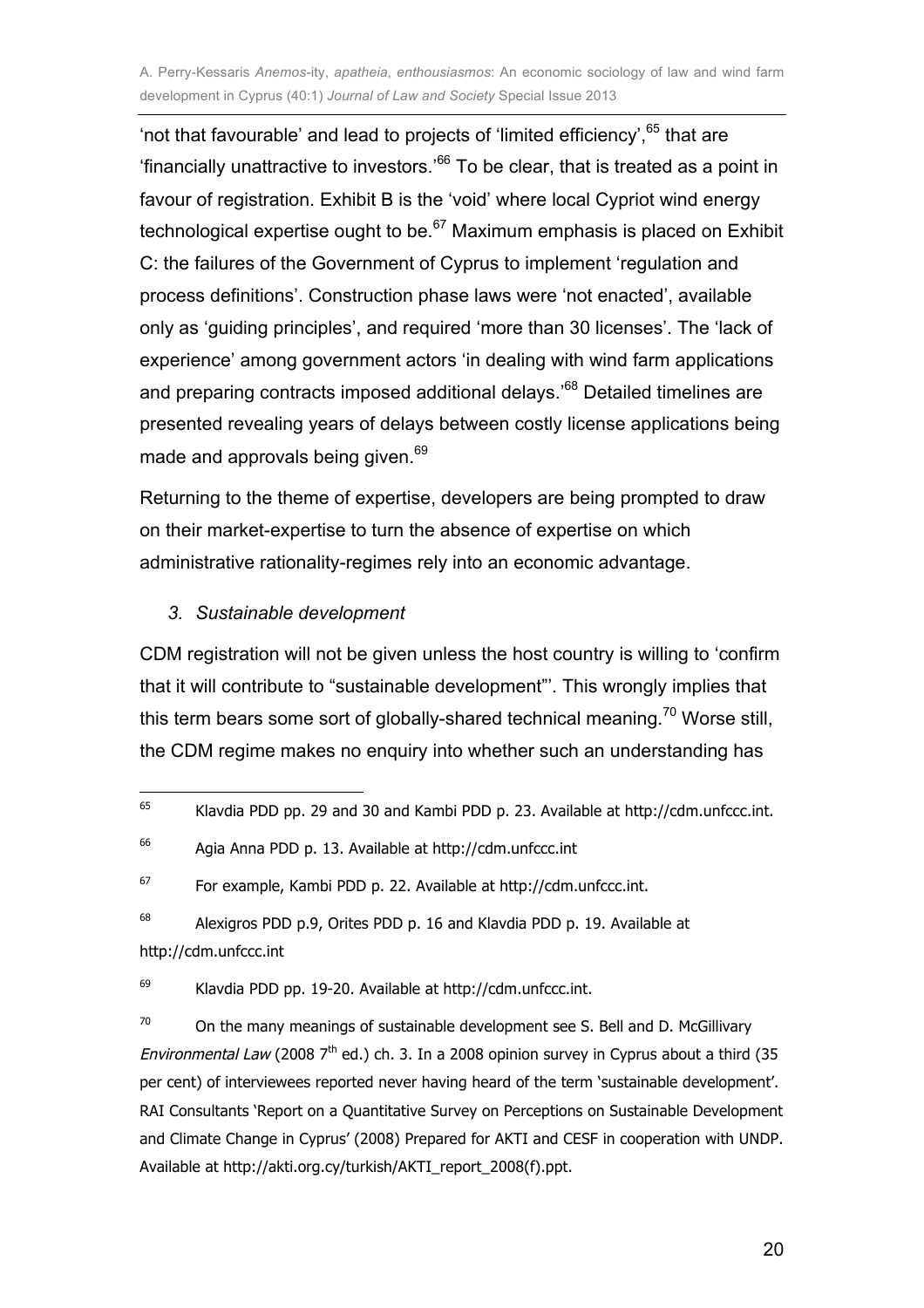been arrived at locally in relation to a given project, for example by requiring proof of substantive public participation in the awarding of planning approval. So the CDM excludes almost entirely the expertise of project-affected residents.

Yet it is at the local level that multiple interpretations of 'sustainable development'--as economic growth with emissions reduction, as conservation, and/or as improvement to the lives of the relatively poor--come into conflict. The CDM regime simply black-boxes participation, accepting the word of validator and the government in question that it has occurred, was fulsome and resulted in any necessary change. A typical validation document reads:

'Relevant stakeholders have been informed five times (one time during the EIA process, two times during the town planning permit process, two times during the licencing process by the [CERA]) by newspaper announcements; further on the [involved community] has been directly addressed. No negative comments have been received. All meetings are documented.'

When specific concerns are raised in Iocal proceedings, the project design document will assert, for example, that 'the issues of aesthetics and noise have been dealt with' in the environmental impact assessment commissioned by the developer 'and the conclusion can be extracted that no negative consequences exist.'<sup>71</sup> As the next section reveals, that never quite all there is to it.

#### AARHUS: DEMOCRATIC PRAGMATISM

The second relevant regime downloaded by Europeanizing Cyprus is the Aarhus Convention on Access to Information, Public Participation in Decision-Making and Access to Justice in Environmental Matters of 1998. The concept of 'participation has a very strong pull on environmental policy making, but its meaning and aims are rarely made clear.' At an international level, the idea of public participation—that is, evaluation, comment and influence in relation to

 $\frac{1}{71}$  Orites CDM PDD p. 32. Available at http://cdm.unfccc.int. But see http://www.youtube.com/watch?v=DKtmAWvSxpU.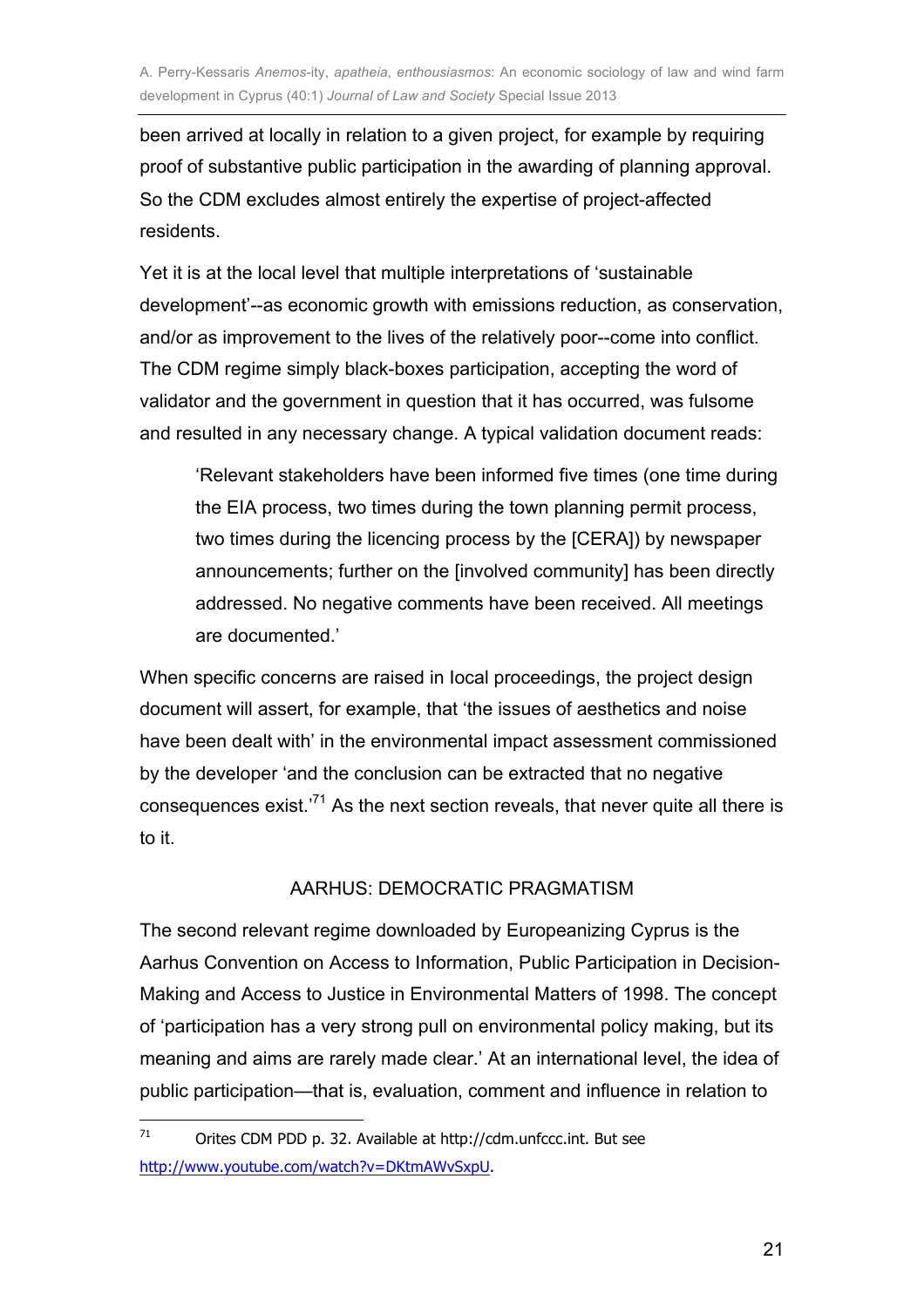regulatory decisions on policies or projects<sup>72</sup>--rose to prominence with Principle 10 of the 1992 Rio Declaration on the Environment and Development. It was then elaborated in the three pillars of the Aarhus regime.

Cypriot law has been in formal compliance with the first Aarhus pillar, access to environmental information, since 2004, and the second Aarhus pillar--public participation in decisions on projects, plans and programmes--since 2005.<sup>73</sup> Ex ante public participation occurs as part of the planning application process. In theory, any concerns raised at such meetings must be addressed before a license will be given.<sup>74</sup> 'Every single department is present'-- about 15 to 20 voices—even though they have already expressed their views to the planning authority, and 'if somebody objects then it has to be reviewed again.<sup>75</sup> The EU has not yet downloaded the third pillar, access to environmental justice, which is directed primarily towards ex-post facto solutions, but Cyprus appears to be formally compliant, thanks in large part to a judicial review gateway via Article 146 of the Constitution which allows complaints to the Supreme Court against an administrative act or omission alleged to be unconstitutional, illegal or an abuse of powers; and directly and adversely affecting legitimate interests of the complainant 'as a person or as a member

73 Law No. 125(I)/2000 on Free Public Access to Information Relating to Environmental Issues; Law No. 119(I)/2004 on Public Access to Environmental Information implementing Directive 2003/04/EC; Law 140(I)/2005 on the Assessment of the Impacts on the Environment from Certain Projects; and Law 102(I)/2005 on the Assessment of the Impacts on the Environment from Certain Plans and Programmes. Member States decide whether to require an EIA for wind farms: Directive 85/337/EEC Article 4(2) and Annex II; and Cyprus requires one for projects of more than 1 MW: Environmental Impact Assessment of Certain Works, Law 140(I)/2005 (as amended by Law 42(1)/2007) Article 31, Appendix I.

74 One project allegedly obtained an environmental permit without the agreement of the local community. The matter is being heard in court. Interview K26C.

 $\frac{1}{72}$  M. Lee and C. Abbott (2003) 'The usual suspects: Public participation under the Aarhus Convention' 66 Modern Law Review 80 at 82 and 86.

<sup>75</sup> Interviews K25M and F23Y.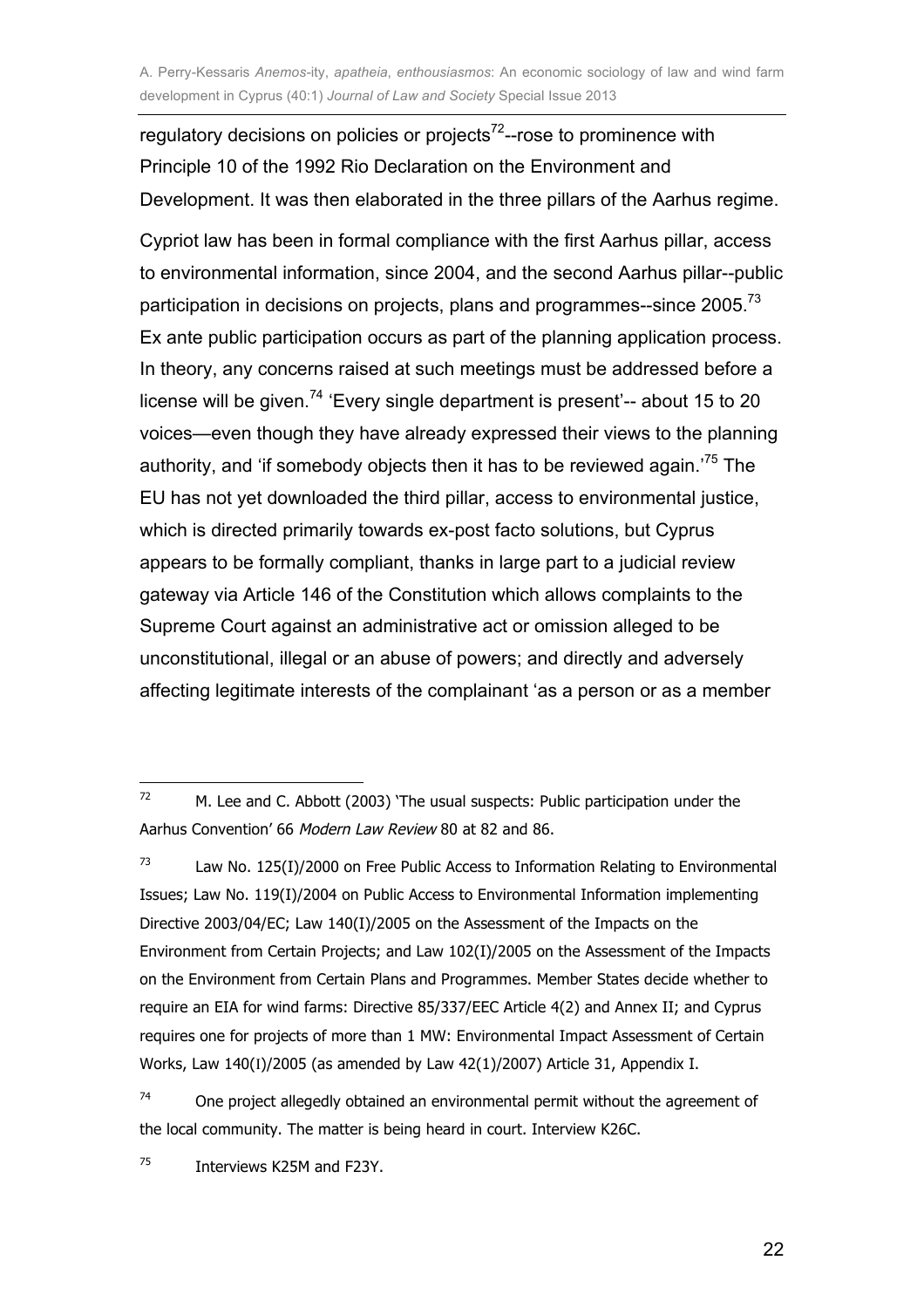of a Community'.<sup>76</sup> This is not quite a gateway to the kind of 'quintessentially communal' public interest litigation enjoyed in India<sup>77</sup> because Article 2 specifies that the term 'Community' which threads through the Constitution of Cyprus refers specifically to the Greek Cypriot or Turkish Cypriot Community of which Cypriots are a member by birth or later choice. Legal persons 'created with the purpose of promoting environmental protection' are, since 2005, 'considered to have sufficient interests that may be affected by a decision' and therefore entitled to launch a judicial review.<sup>78</sup> But as we shall see below, that entitlement has not been exercised.

Each of these pillars (two of which were downloaded into EU Directives) might be seen as a 'hybrid socio-legal and technical solution', akin to the CDM, in partial fulfilment of the 'actor world' generated at Aarhus. In Dryzek's taxonomy the Aarhus regime can be described as primarily people-based, grounded in democratic pragmatism. So the actor world was imagined to include individuals and civil society actors with an interest in information, participation and justice.<sup>79</sup>

#### *1. Apathy*

'[P]erhaps the most significant innovation' of the Aarhus regime and the actor world it generated is 'the distinct role' envisaged for civil society actors<sup>80</sup>--that is, 'non-state actors whose aims are neither to generate profits nor to seek

80 Lee and Abbot op. cit. n. 75 at p. 87.

 $\frac{1}{76}$  Any 'directly affected' person or organisation may complain to the Ombudsman that an administrative decision 'violates human rights' or the law of 'proper administration'. But one civil society actor observed that 'it takes too long' and is pointless it 'is not binding': Interview P25S. See: s. 5(1)(a) and s. 6 Commissioner for Administration Law 3/1991 and http://www.ombudsman.gov.cy.

<sup>77</sup> Perry-Kessaris (2008) op. cit. n. 9 pp. 112-3.

<sup>78</sup> Law 140(I)/2005. Department of Environment (2011).

<sup>79</sup> It is also expert-based, grounded in administrative rationalism, imagined to be populated by judicial and bureaucratic actors with the necessary expertise to facilitate (or not obstruct) them.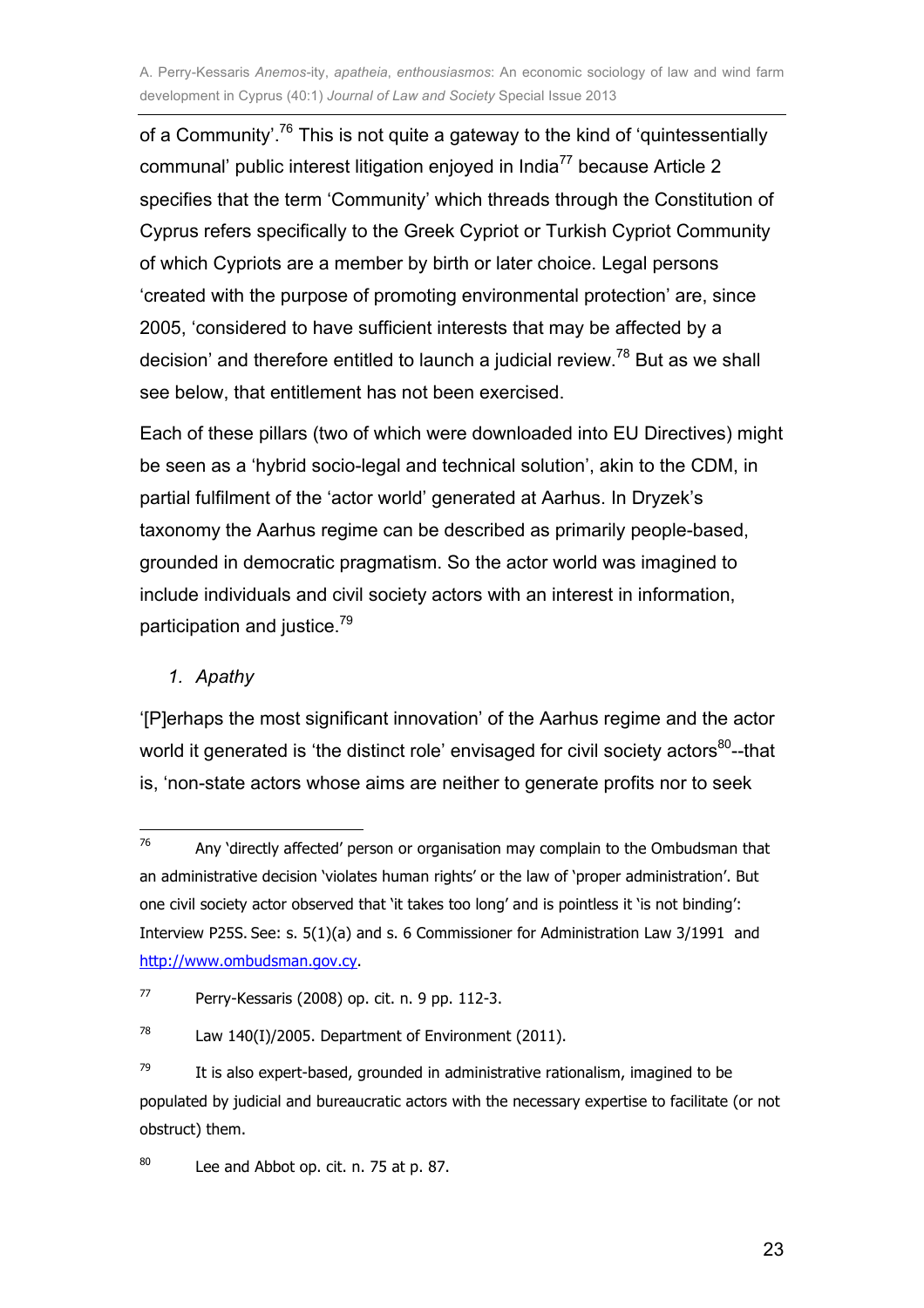governing power'; and who 'unite people to advance shared goals and interests. $381$  In particular where (as seems to be the case in Cyprus) gateways to participation are generally unknown, misunderstood, and even undesired, civil society is key to the success of democratic rationality-regimes. So the emphasis on civil society actors raises all sorts of concerns about their representativeness and independence, $82$  as well as their abilities.

As might be expected, there has been some government apathy towards the first Aarhus pillar, access to environmental information: 'Trying to get [information] out of the Government is like getting the proverbial blood out of a stone.<sup>83</sup> More remarkable are the demand-side constraints.

First, in relation to access to information, the Department of Environment reported in 2011 that '[m]ost' information requests are made by consultants and students. Members of the public only becoming 'involved …when they are directly affected' by a project, not as civil society actors. <sup>84</sup>

In relation to the second Aarhus pillar, public participation, it is revealing that only 36 per cent of interviewees in a 2008 opinion survey in Cyprus were aware of a law protecting citizens' participation in environmental decisionmaking processes; and most (60 per cent) reported that citizens are not usually consulted in the decision making process on environmental matters. Moreover, there was only limited enthusiasm for the idea that decisions regarding environmental sustainability should be taken by the local community (11 per cent of interviewees) rather than the EU (29 per cent) level or the

http://www.undp.org/content/undp/en/home/ourwork/partners/civil\_society\_organizations.

82 Lee and Abbot op. cit. n. 75 at p. 87.

83 For example, the Cyprus Council of Ministers has had to specifically direct local authorities to make information available for a reasonable fee, not to treat planning applications as private, not to insist that members of the public themselves identify plot numbers: Interview T28C.

84 European Commission (2011a) op. cit. n. 33.

<sup>—&</sup>lt;br>81 UNDP (2001) 'UNDP and Civil Society Organisations: A policy of engagement'. New York: UNDP. Available at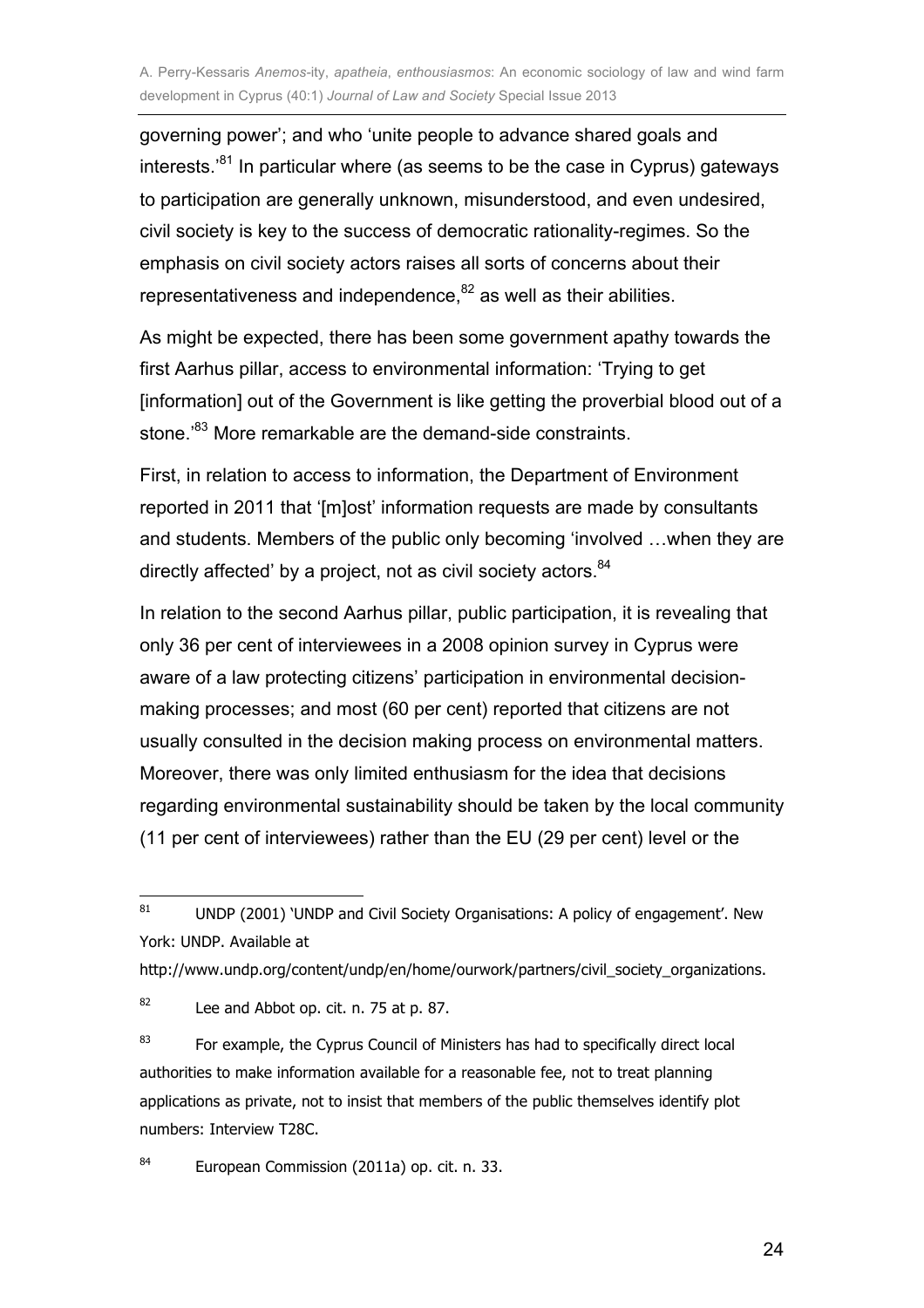state (38 per cent).<sup>85</sup> Perhaps as a result, proceedings including an element of public participation are reportedly dominated by developers and government actors.

The CDM Project Design Documents of some Cyprus wind projects refer to 'public hearings' and 'public consultation'<sup>86</sup> but developers and their advisers in Cyprus were adamant:

'It's not a public hearing. It's not a public hearing. They just gather these different government departments in one meeting room, and they discuss, everybody says their opinion, basically. If you know somebody you can influence you, you know…And depending on this, you know…[For some bigger projects they hire a room in a hotel. But in others it is] only the closed sort of, dark room with about 10 people around [the developer]... It's crazy, I mean, it is not a very transparent way of doing things'. 87

By all accounts proceedings are commonly dominated by central government and developers—others in attendances are usually one-shot players without experience.<sup>88</sup> A major missing factor is civil society.

In relation to the third pillar of access to justice, civil society actors have not availed themselves of the judicial review gateway offered by Article 142 of the Constitution, perhaps because they reportedly have 'no faith in the courts at all. Zero.' They feel they 'will not get justice there.'89

87 Interview K26C.

88 Interview F23Y.

89 Interview P25S. Developers also claim reason to be wary, but one has reportedly filed a 146 claim against the Paphos District Officer in relation to a permitting error: Interviews KM25 and PC25.

<sup>—&</sup>lt;br>85 RAI Consultants (2008) op. cit. n. 69.

<sup>86</sup> Alexigros PDD p. 24, Kambi PDD p. 36, Klavdia PDD p. 48. Available at http://cdm.unfccc.int.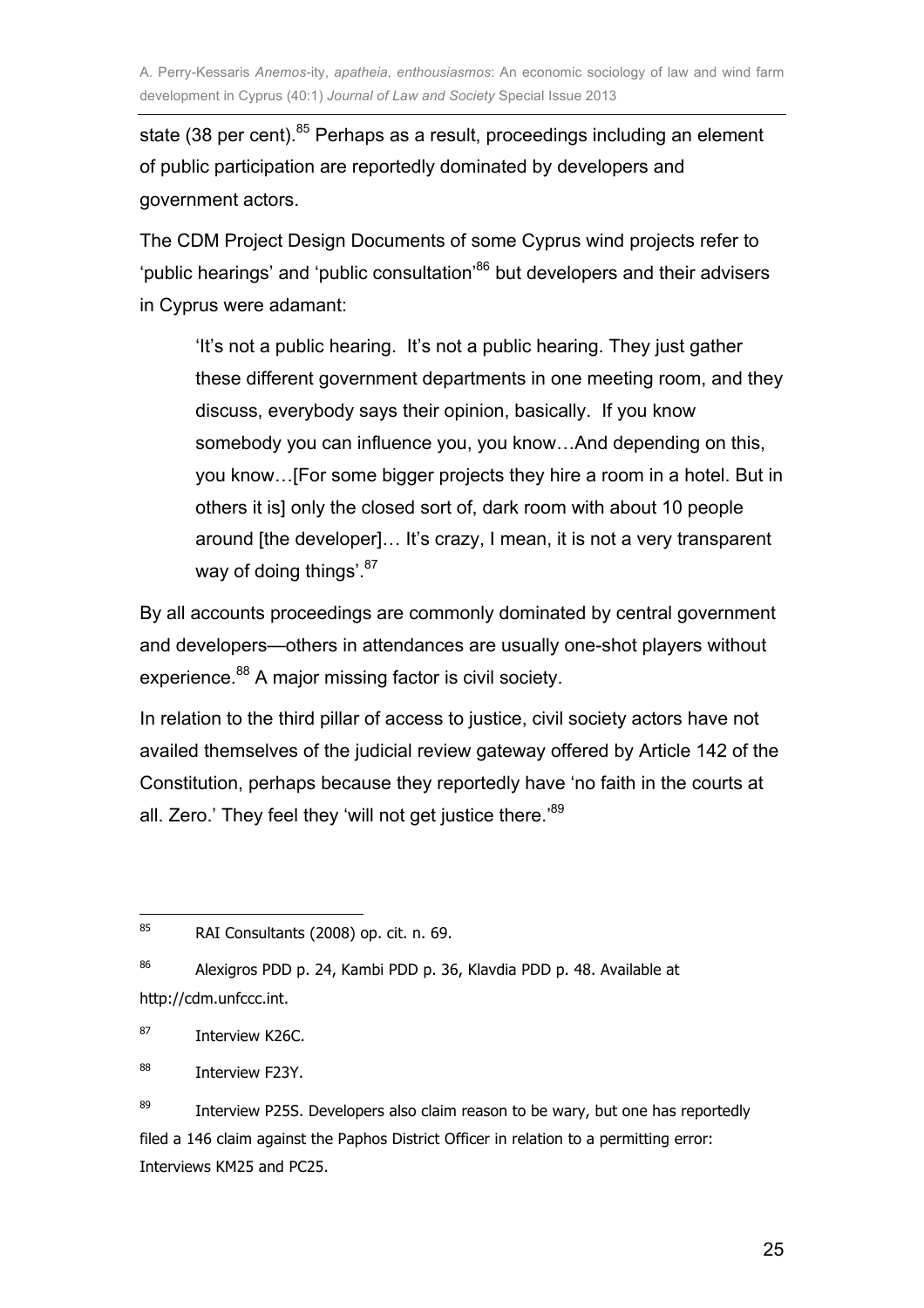#### *2. Animosity*

Social-psychological studies have shown that residents can form 'positive emotional'—in Weberian terms, affective and traditional—'links' with a location. These links may be 'disrupted' by wind farm (and other) developments, resulting in feelings of 'anxiety and even grief' both for the direct loss of the loved location, and for the consequential loss of any 'sense of self or identity' bound up in the location.<sup>90</sup> It is true that 100 per cent of interviewees in a 2011 Eurobarometer survey of Cyprus agreed that 'protecting the environment' was 'important' to them 'personally', and half included 'climate change' as one of the 'five main environmental issues' they 'worried about'.<sup>91</sup> There are also those who find wind farms 'quite attractive... fascinating...as a piece of modern art'.<sup>92</sup> Some developers have been able to identify residents who are naturally apathetic, or even enthusiastic, about having a wind farm nearby.<sup>93</sup> One developer remarked on the fact that many wind farms have been built on 'refugee' land--formerly Turkish Cypriot villages now inhabited by Greek Cypriot refugees from the North. 'They were very, let's say, calm in their approach.' They were 'the most sceptical' but 'did not raise a lot of objections.<sup>94</sup> Likewise, residents of 'remote' locations with little pre-existing economic activity reacted 'positively' because they saw the value of their land increasing or because they enjoyed the fact that 'suddenly people started going and coming, they showed interest.<sup>95</sup> But behind every wind

92 Interview A27C.

93 Interviews A27C and K26C. Other have built on government land, or bought land. There has been no compulsory purchase.

94 In Mari residents invited an independent specialist and a Member of Parliament to 'adjudicate'. Mari PDD p. 23, available at http://cdm.unfccc.int, and Interview K25M.

95 Interview K26C.

<sup>—&</sup>lt;br>90 N. Cass and G. Walker 'Emotion and rationality: The characterization and evaluation of opposition to renewable energy projects' (2009) 2 *Emotion, Space and Society* 62 at p. 63.

<sup>91</sup> European Commission op. cit. n. 33.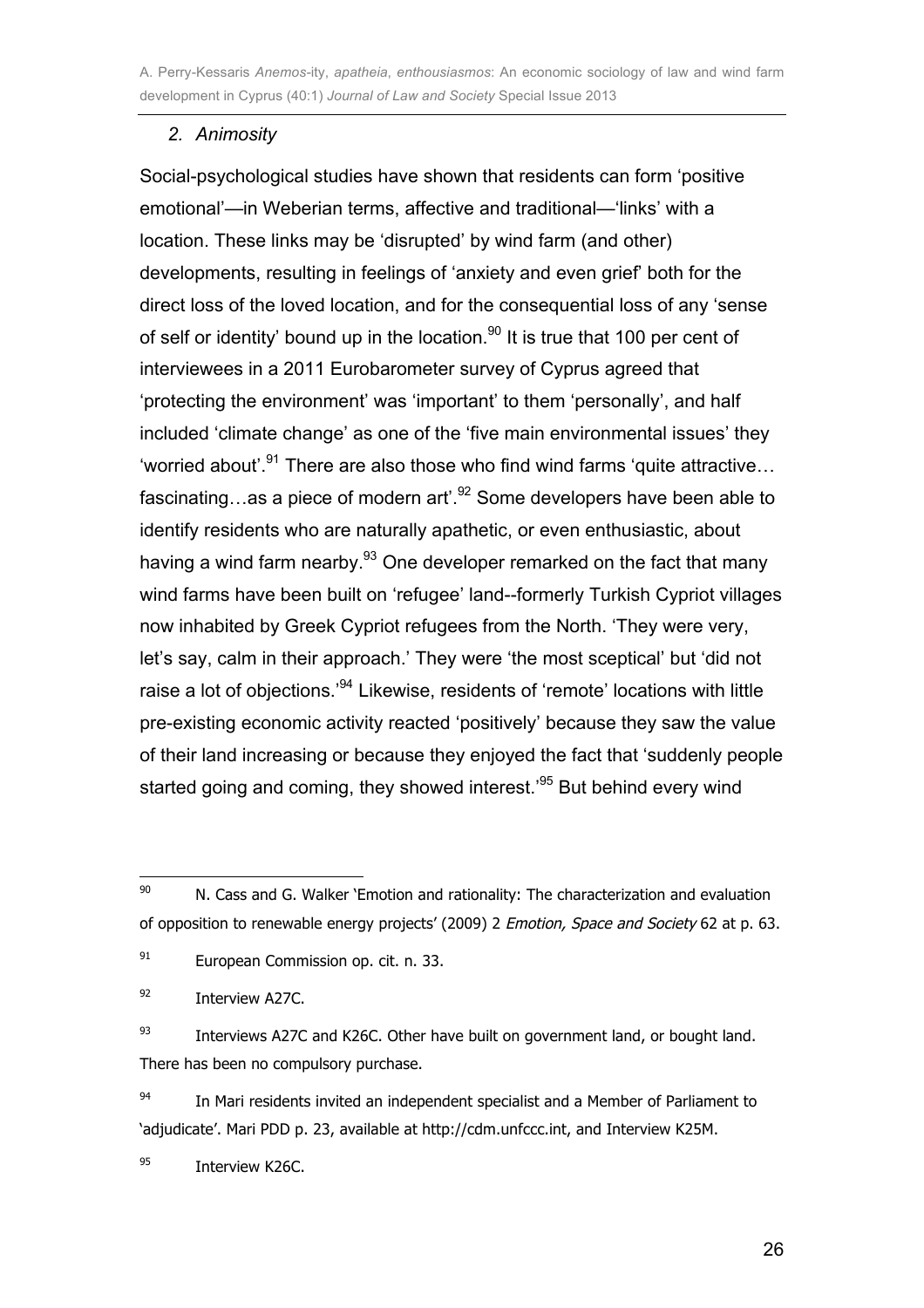farm in Cyprus lie the wrecks of proposals foiled by the animosity of projectaffected residents.<sup>96</sup>

Equally, buried beneath every existing wind farm are the remains of animosity that has been manipulated—marketed--away. One developer reported picking off residents one by one, getting them to rent their land to the project, and then relying on them to 'lobby' their neighbours-- 'So they will be working ... on our side.' The planning approval process is then less of a 'bother' because owners have already consented.<sup>97</sup> Another reported making surreptitious payments to just one of several affected communities so that the project as a whole might proceed.

The lack of an active civil society through which to pool energy, ideas and information, also means that discussion is limited, disjointed, unsophisticated and muted. Animosity (and enthusiasm) remain largely individual experiences. Developers are left as the only repeat players, able to dismiss or quash objections, and to define the terms of the debate. Residents, just like the government:

'depended, mostly, on the effort [developers] made to inform them… If I make the effort and come and find you and explain … the rationale behind why I want to promote this, and nobody else came to tell you the other side of the story, then you would be influenced by my way of presenting things or ideas. And … there was no [other] serious approach. It's sad, to be honest, in many ways, because you would expect that, you know, in the government and the civil side, they would be approaching the thing more maturely.'<sup>98</sup>

One environmental expert noted an interplay between public fear and government lack of expertise, suggesting that 'fear of windfarms' exists in part because people don't trust the authorities—and with 'good reason'. 'There is a

<sup>—&</sup>lt;br>96 England and Wales reportedly have a 60 per cent refusal rate for onshore windfarm applications. N. Cass, et al. op. cit. n. 59.

<sup>97</sup> Interview F23Y.

<sup>98</sup> Interview K26C.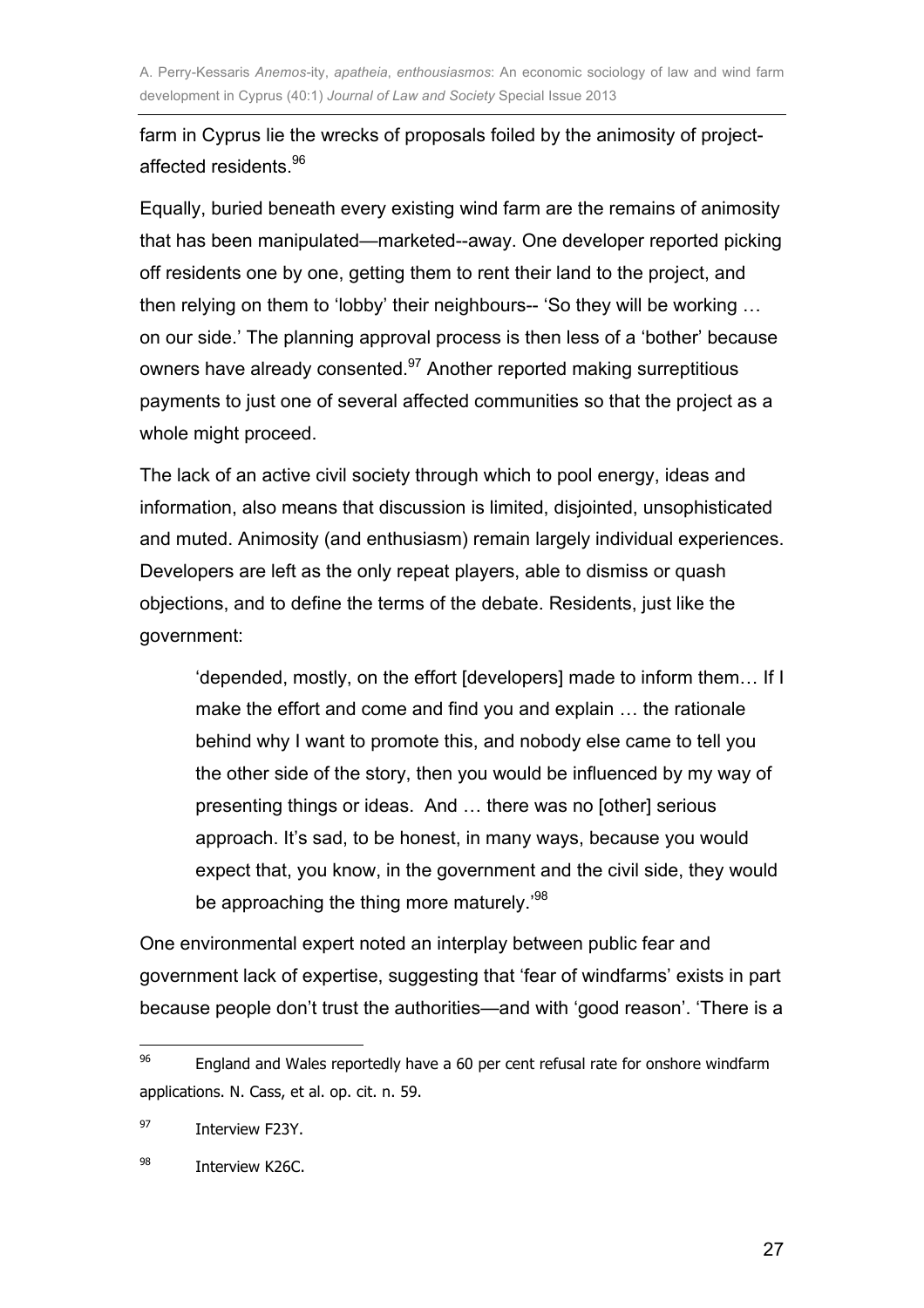small paragraph' in environmental assessments 'which nobody reads: "provided all the rules and regulations are followed."' Environmental inspectors are too few and poorly qualified 'to check that the terms of the licence are actually adhered to.'99 In short, the experts are the market.

#### *3. Expertise and 'expertise'*

Expert-based regimes, such as the CDM registration process, tend to privilege 'expertise based in scientific and economic rationalities' that are most closely associated with instrumental values and interests. They tend to leave little or no space for 'intangible and aesthetic values' such as 'loss and grief', which can generate just as much animosity as any economic, or other instrumental, motivation.<sup>100</sup> Space for 'loss and grief', and the resulting responses of animosity, ought to be found in regimes based on democratic pragmatism. But even here non-instrumental (affective, belief and traditional) values and interests are all too often silenced by the dominant economic and administrative rationalism.

One way of dealing with animosity that is grounded in non-instrumental values and interests is to dismiss it as misinformed. In the UK, developers frame their interactions with the public using an 'information deficit model', preferring to engage with the public through 'exhibitions' rather than 'public-meetings.<sup>'101</sup> It is assumed that most, if not all opposition can be dispelled by a programme of myth-busting. The constant presentation by policy makers and developers to 'not-in-my backyard –NIMBYs' as deviant minorities<sup>102</sup> is, some argue, unsubstantiated and deliberately designed to render them something to be

100 Cass and Walker op. cit. n. 89 p.64.

<sup>—&</sup>lt;br>99 Interview F23Y. It is reported that one civil society actor, having failed to rouse enthusiasm in Cyprus, is complaining to Brussels about the breach of conditions by one developer to protect birdlife: Interview K26C.

<sup>101</sup> Id. p. 67.

<sup>102</sup> J. Swofford and M. Slattery 'Public attitudes to wind energy in Texas: Local communities in close proximity to wind farms and their effect on decision-making' (2010) 38 Energy Policy 2508.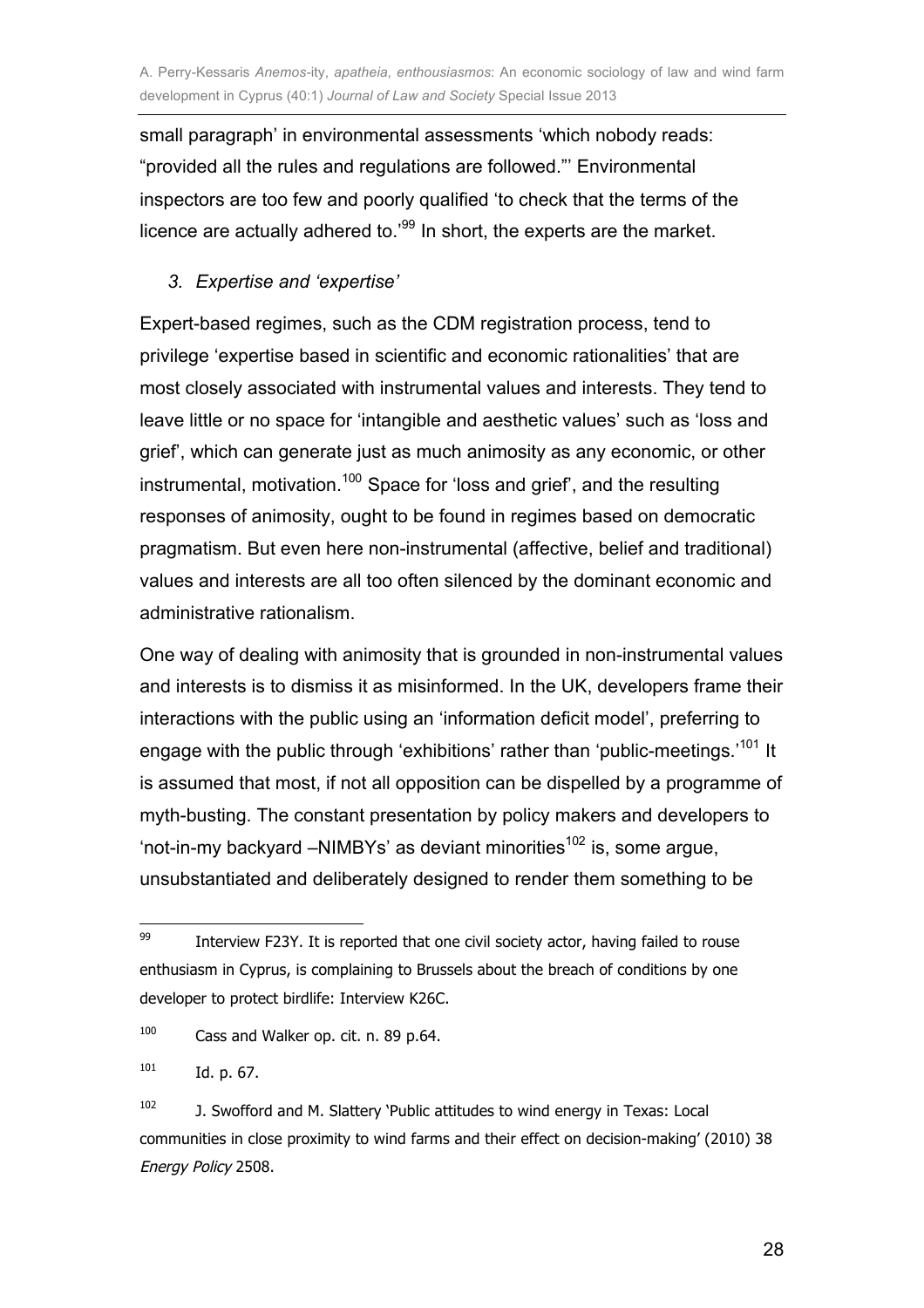'overcome', in particular by improving levels of 'trust' in developers.<sup>103</sup> Likewise the only information available on the website of the Cyprus Wind Energy Association is a leaflet on the 'myths' and 'truths' about wind farms, and developers referred to holding 'a public presentation' with 'maps, photographs, examples of other places'. 'We have to explain to people, although sometimes people are not ready to understand.' 'It doesn't cost them anything to say all the nonsense in the world. They don't have to prove it.' 'All these monsters that people are dreaming of, they don't exist.'<sup>104</sup>

A second method of dealing with animosity grounded in non-instrumental values and interest is to dismiss it as irrational and, therefore, irrelevant to the participation-based regime in question. Developers in the UK have been found refer to animosity among project-affected residents as 'gut', 'visceral', 'passionate' or 'angry' and, therefore, irrelevant.<sup>105</sup> In Cyprus, developers reported that it is time consuming but bearable when government actors object to a project during the construction license phase—it is to be dealt with 'on the statutory level.' But the objections of local communities are uniquely infuriating because they are just 'a question of opinion' and 'then the whole thing stops.' Other typical comments in this vein include: 'At [Location X] they were throwing stones at us'; and 'That mayor [at location Y] was shouting like a mad thing'.

Thirdly, developers and their advisors in Cyprus regularly dismissed animosity expressed in the course of participation-based regimes as a, somehow illegitimate, cover for instrumental concerns about the value of land or other assets. For example, 'people will bring out environmental objections in order to cover their real fears. Their real fear is the value of the land.' 'It's unbelievable what nonsense we heard about the objections [in Location Z], even that wind farms will affect the ground water…They were hiding behind the environmental things but they were afraid that they will lose a very

 103 M. Aitken 'Why we still don't understand the social aspects of wind power: A critique of key assumptions within the literature' (2010) 38 Energy Policy 1834.

<sup>104</sup> Interviews PC25 and F23Y. For the leaflet see http://cwea.org.cy.

<sup>105</sup> Cass and Walker pp. cit. n. 89 at p.65.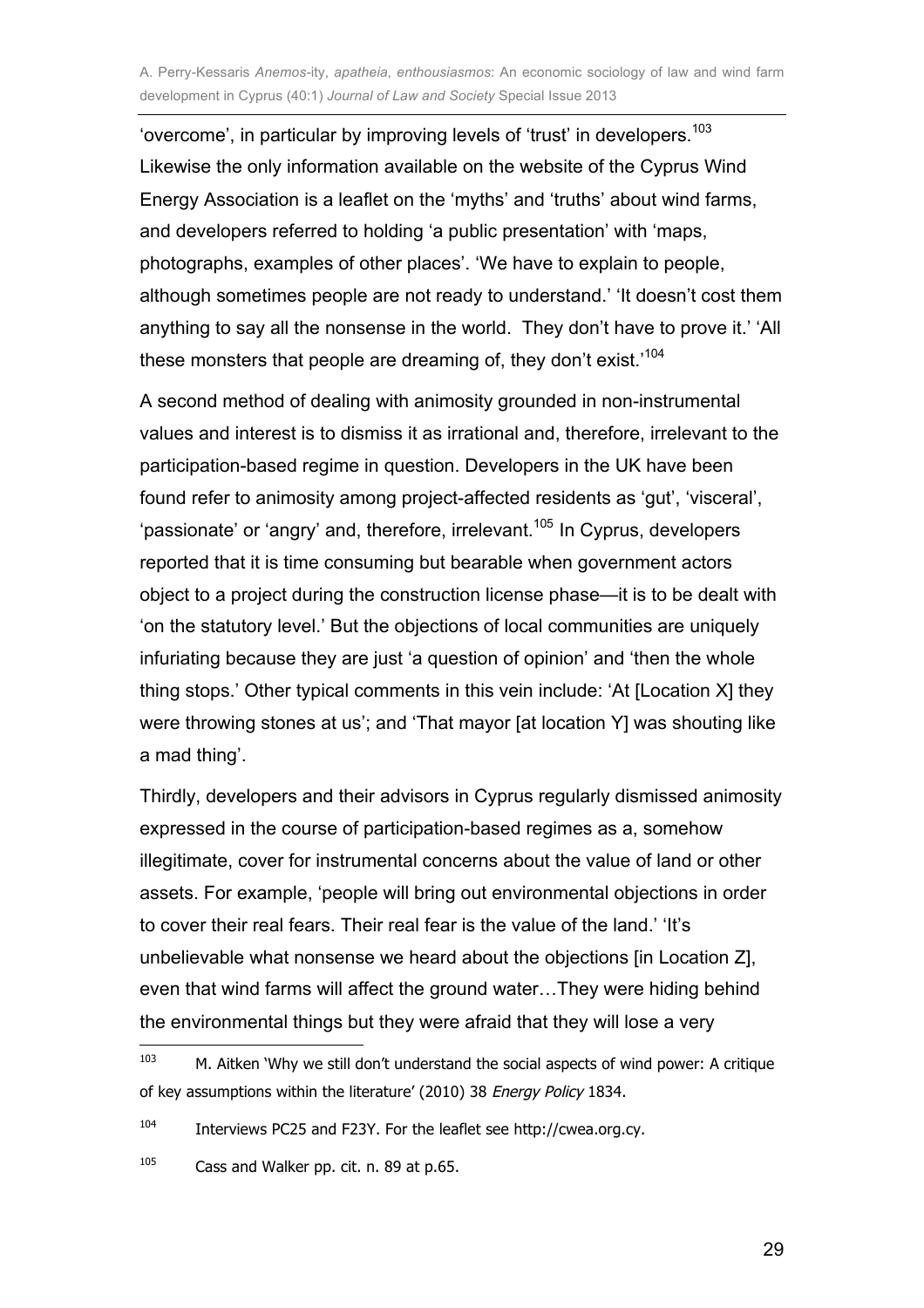lucrative illegal trade of these small birds, *ambelopoulia*.' Likewise, when anemometers set up by developers in 2007 to measure wind speeds in Agios Theodoros were torn down--some say by 'just ordinary people', others say by property developers or competitors—developers agreed it was because of 'fear.'<sup>106</sup> One developer present at the scene asked reporters to focus on the fact that 'something like this shows that Cyprus is a country full of risks for wind farms' (thereby scoring another potential point towards CDM registration). A second developer reportedly observed that locals were 'simply delaying the inevitable. We are acting perfectly legally, we have all the necessary permits and will not be undone. We have done too much and spent too much money to stop now.'<sup>107</sup> Implicit in these reports is the idea that economic or other instrumental concerns were somehow of less weight or relevance when held by residents, than when held by developers.

#### **CONCLUSION**

The approach that I have set out in this paper enables social life of all levels, intensities and types (including the economic) to be placed on the same analytical page. Empirically, it works from interviews and site visits backed up with secondary sources. Analytically, it connects actions and interactions, with regimes and rationalities—or as Roger Cotterrell puts it elsewhere in this volume, it connects 'what is embedded' with 'in what it is embedded.' Normatively, this approach seeks to given equal consideration to the perspectives of each set of actors. In so doing it offers a unique combination of insights.

It highlights the rationalities that dominate a given regime--in this case economic rationalism and administrative rationalism in Kyoto, and democratic pragmatism and administrative rationalism in Aarhus. It also highlights mismatches between, on the one hand, the actor worlds envisaged by

30

<sup>&</sup>lt;u>106</u> Interviews A27C, F23Y, PC25 and KM25.

<sup>107</sup> Cyprus Mail 27.02.07 reposted at < http://www.windwatch.org/newsarchive/2007/02/27/we-have-spent-too-much-money-to-stop-now> accessed on 15.11.12. See also TUV and BGP op. cit. n. 13 at 55.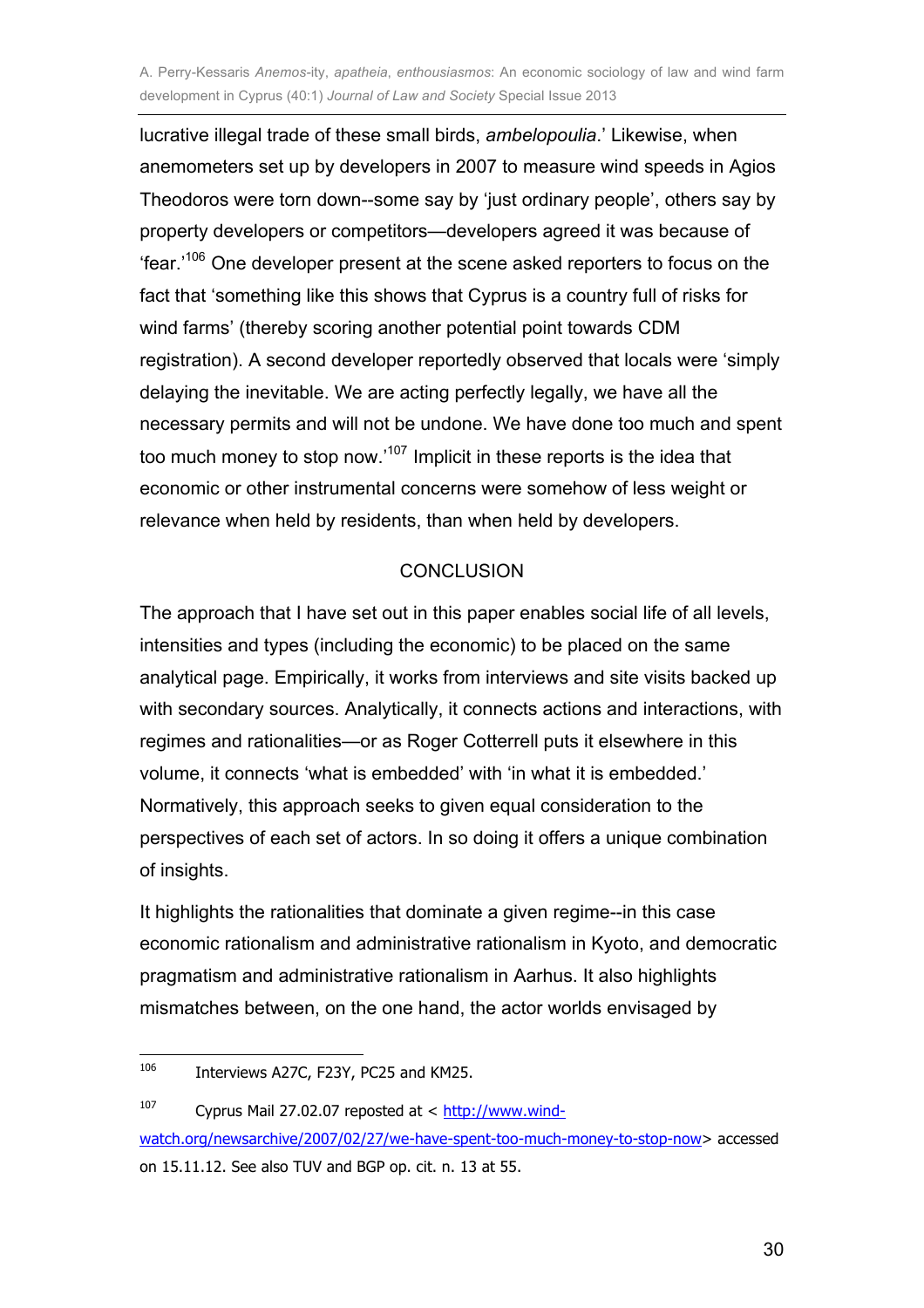administrator-sociologist regime creators, in this case at Kyoto and Aarhus; and, on the other hand, real life actions and interactions--in this case occurring among developers (markets), engineers and regulators (experts), project affected persons and civil society actors (people) in Cyprus.

So we see that expertise is at the heart of the Kyoto rationality-regime, but it is lacking among government actors in Cyprus, that the differently-expert views of project-affected residents are excluded, and that the void is filled by the expertise of developers.

We see that civic participation is at the heart of the Aarhus rationality-regime, and government enthusiasm is at the heart of the Kyoto rationality-regime. But *Apatheia* (απάθεια)—in the original meaning of detachment--was cherished by the Stoics, and one might be forgiven for wondering whether it is so valued by civil society and government actors today.

We see that wind (άηεµος*, anemos*) is in short supply in Cyprus, but wind farms are rather plentiful, thanks in part to *enthousiasmos* (ενθουσιασµόs)--in each of its evolving meanings originally, ecstasy arising from possession by God, then over-confidence arising from the delusion that one is inspired by God, then extremism and finally, plain old positive feelings—emanating from carbon market creators in Brussels and Bonn.

The concerns of residents affected by wind farms are mere frippery as compared to the threats of flooding and famine that are faced by others elsewhere and that are ascribed to the use of fossil fuels. But this observation does not dull the significance of the insights set out in this paper. For the extent to which extent carbon avoidance and sustainable development result from CDM registered projects, whose local support and approval are intended to be aided by the international imprimatur of the UN, is also wide open to scientific question.<sup>108</sup> So the balancing of local values and interests remains

 108 See K. Holm Olsen and J. Fenham 'Sustainable development benefits of clean development mechanism projects: A new methodology for sustainability assessment based on text analysis of the project design documents submitted for validation' (2008) 36: 8 Energy Policy 2819.